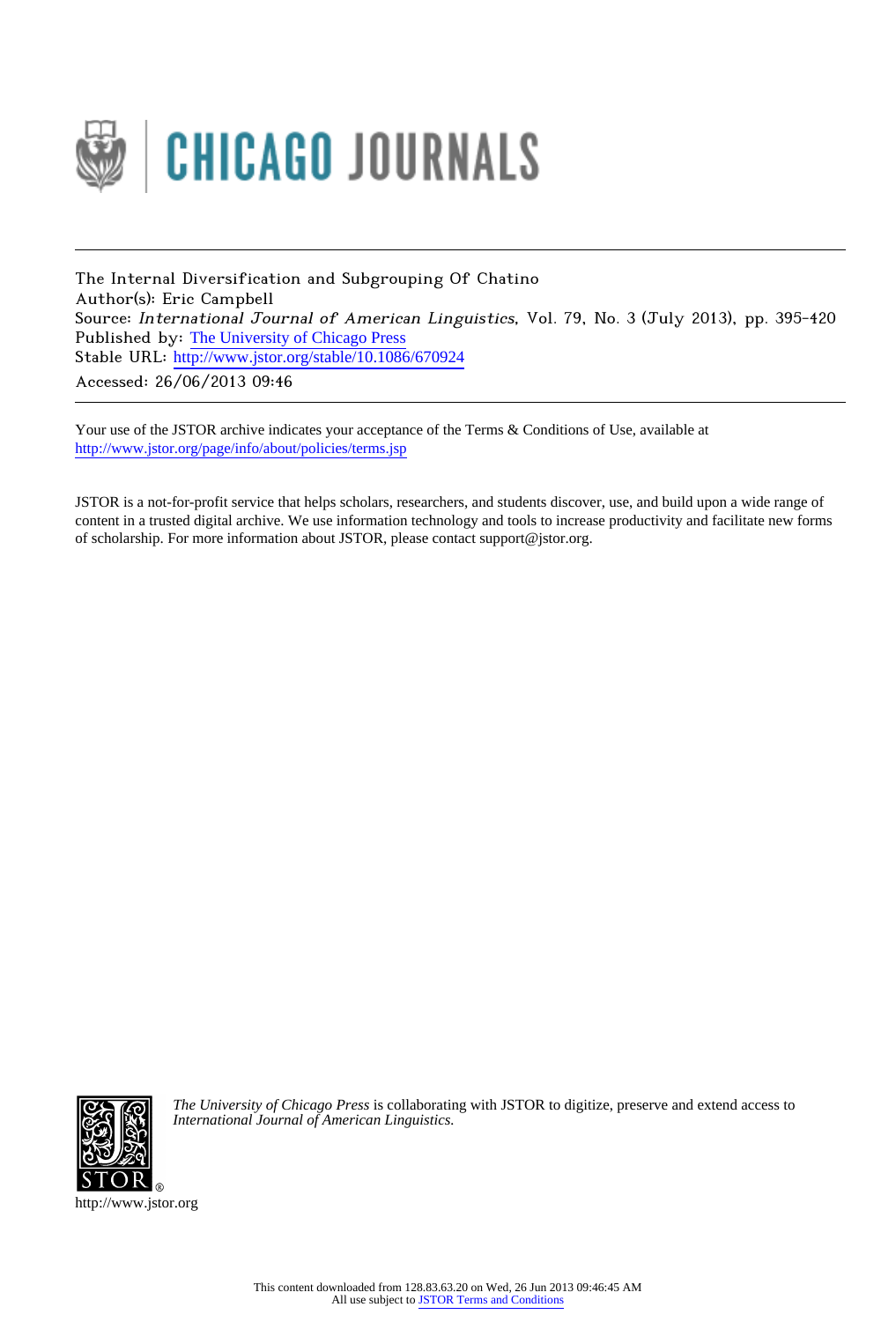# THE INTERNAL DIVERSIFICATION AND SUBGROUPING OF CHATINO1

### ERIC CAMPBELL

#### University of Texas at Austin

Boas (1913) reported that the Chatino language area (Otomanguean) of southern Oaxaca State, Mexico, consists of three distinct varieties: (1) a group of 17 villages centered on Juquila and Yaitepec, (2) Tataltepec, and (3) Zenzontepec. Upson and Longacre (1965) compare data from the three groups and reconstruct 251 Proto-Chatino lexemes, but like Boas and all other extant work on Chatino, they do not provide any linguistic evidence that Boas's first grouping is a valid genetic unit nor do they give any account of the relationships between the three. This paper demonstrates not only that the first group is valid but also that it forms a higher level subgroup with Tataltepec. The comparison illustrates that even with a limited number of identifiable phonological innovations useful for subgrouping, a successful classification is achievable with supporting evidence from shared sporadic morphological and semantic innovations, and by taking advantage of comparative work in a sister sub-family (Zapotec) in order to filter out retentions.

[KEYWORDS: historical linguistics, language classification, subgrouping, Chatino, Zapotec]

**1. Introduction.** During a field trip to the southern part of the state of Oaxaca, Mexico, Franz Boas (1913) gathered some limited data from a speaker of an unspecified variety of Chatino. The speaker named all of the villages where he knew Chatino to be spoken, placing them into three groups. What Boas labeled the "first dialect" included 17 communities, centered on the economic and cultural centers of Santa Catarina Juquila and Santiago Yaitepec.<sup>2</sup> The second variety was limited to the western village of

<sup>1</sup> I owe many thanks to Tranquilino Cavero Ramírez and Flor Cruz Ortiz, native speakers of Zenzontepec Chatino, for their collaboration; to Emiliana Cruz, Hilaria Cruz, Terrence Kaufman, Justin McIntosh, Gabriela Pérez Báez, Jeff Rasch, Ryan Sullivant, Stéphanie Villard, and Tony Woodbury for sharing data; and to T. Kaufman, John Justeson, and Roberto Zavala for their support on the Project for the Documentation of the Languages of Mesoamerica (PDLMA). This work was supported in part by grants MDP0153 and IGS0080 from the Hans Rausing Endangered Language Programme (ELDP) to the University of Texas at Austin. Thom Smith Stark was the inspiration for this paper, and an earlier version was presented at the Coloquio sobre Lenguas Otomangues y Vecinas IV–Thomas C. Smith Stark, April 18, 2010, in Oaxaca, Mexico. Finally, I thank T. Kaufman, G. Pérez Báez, Mark Sicoli, R. Sullivant, and T. Woodbury for helpful comments and/or reviews. Any remaining errors are exclusively my own.

<sup>2</sup> As is often the case, the term "dialect" is problematic here. First of all, given the limited degree of mutual intelligibility between the three groups, "languages" is a more appropriate label, or at least "emergent languages" in Kaufman's (1987) terms. In fact, Boas's "first dialect" itself

395

<sup>[</sup>*IJAL*, vol. 79, no. 3, July 2013, pp. 395-420] © 2013 by The University of Chicago. All rights reserved. 0020–7071/2013/7903–0003\$10.00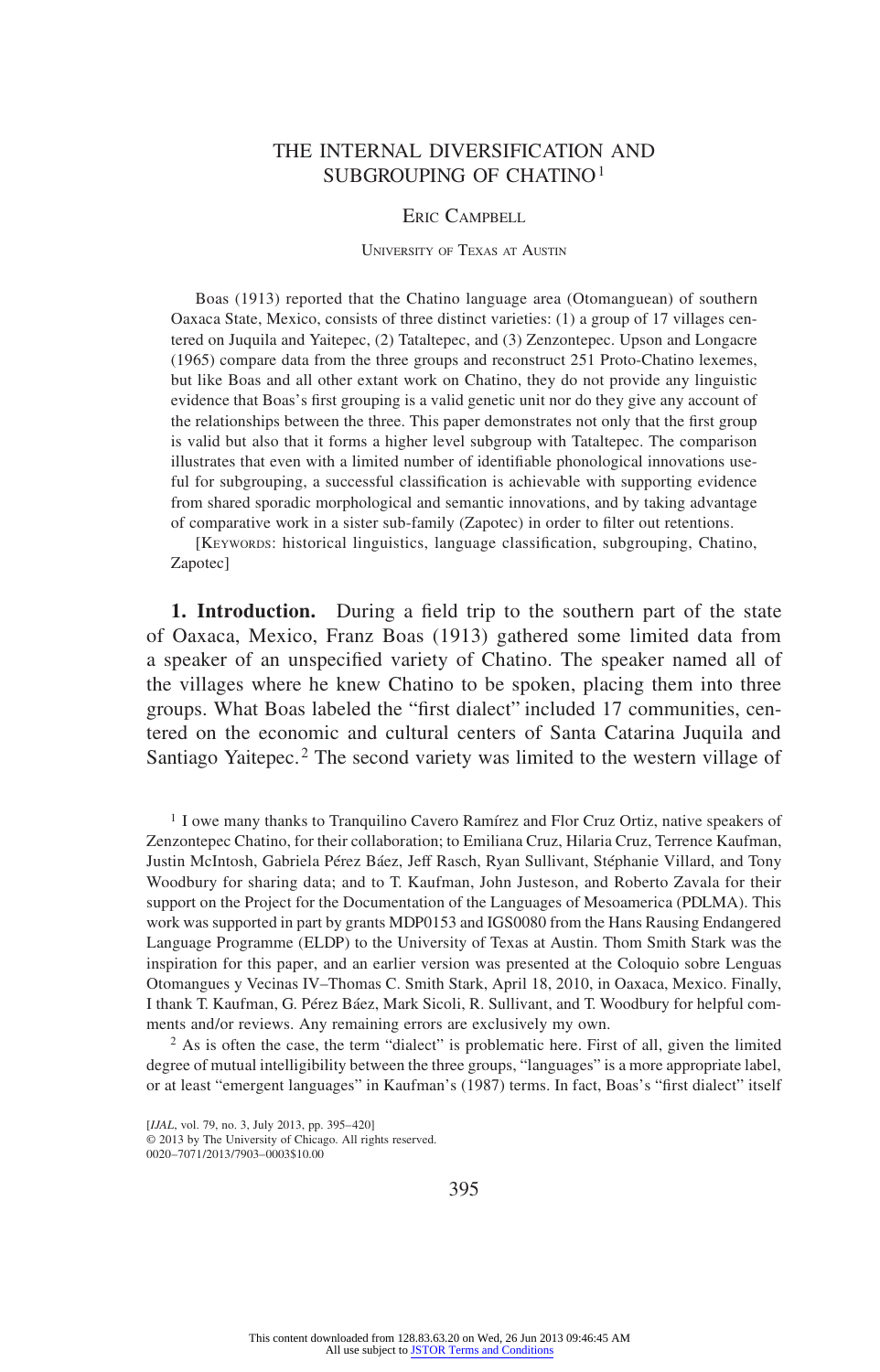Tataltepec de Valdés, and the third consisted of the more northerly communities of Santa Cruz Zenzontepec, San Jacinto Tlacotepec, and Santa María Tlapanalquiahuitl. Boas recognized that Chatino was related to Zapotec and that the two together form the Zapotecan language family (see also Belmar 1902 and Mechling 1912). In Kaufman's (1987; 2006) classification, the Zapotecan family is coordinate with the Mazatecan family in the Zapotecan-Mazatecan branch of the Eastern division of the Otomanguean stock.

The earliest detailed work on Chatino was limited to Boas's first variety, particularly the village of Yaitepec (McKaughan and McKaughan 1951, McKaughan 1954, Upson 1956; 1960; 1968, K. Pride 1961, and L. Pride 1963). Then, half a century after Boas's paper, Upson and Longacre (1965) reconstructed 251 Proto-Chatino lexemes using data from Yaitepec, Tataltepec, and Zenzontepec, representing Boas's three groupings. However, following Orozco y Berra (1864) instead of Boas, they included data from the Papabuco language of San Juan Elotepec (ISO code: zte), mistakenly considering it to be Chatino. Papabuco is not part of Chatino but rather a language area within Zapotec (Kaufman 1993; 2006; see also Smith Stark 2007). Although Upson and Longacre outline some of the historical phonology of the three compared Chatino varieties, they do not discuss any relationships between them, nor do they provide any evidence that Boas's first grouping is valid. Recent comparative studies (Campbell and Cruz 2010 and Campbell and Woodbury 2010) cautiously make two assumptions: first, that Boas's "first dialect" is a valid genetic unit, which Woodbury (2009) calls Eastern Chatino; and, second, that Eastern Chatino and Tataltepec form an intermediate subgroup excluding Zenzontepec.

The purpose of this paper is to report the results of a study carried out to identify shared innovations among subsets of Chatino varieties in order to determine their subgrouping and gain insight into the history of this language area and its speakers. It is demonstrated first of all that all varieties of Chatino excluding Zenzontepec do in fact form a primary level subgroup, Coastal Chatino; therefore, Zenzontepec was the first to split off. It is also shown that within Coastal Chatino, Eastern Chatino is in fact a valid genetic unit coordinate with Tataltepec. Therefore, Boas's reported tripartite classification was accurate, despite lacking the intermediate detail, a remarkable fact given that it was based solely on the intuitions and experiences of one native speaker and not on any systematic comparison. *Ethnologue* (Lewis 2009) lists four distinct languages or subgroups that would fall in the Eastern Chatino area (Zacatepec, Nopala, Eastern Highland, and Western Highland) but does not refer to any data that would support those groupings, and they are not supported here either. New Proto-Chatino reconstructions are given

contains considerable dialectal variation between villages. Second, the associated colloquial Mexican Spanish term *dialecto* is used pejoratively to refer to any indigenous lect.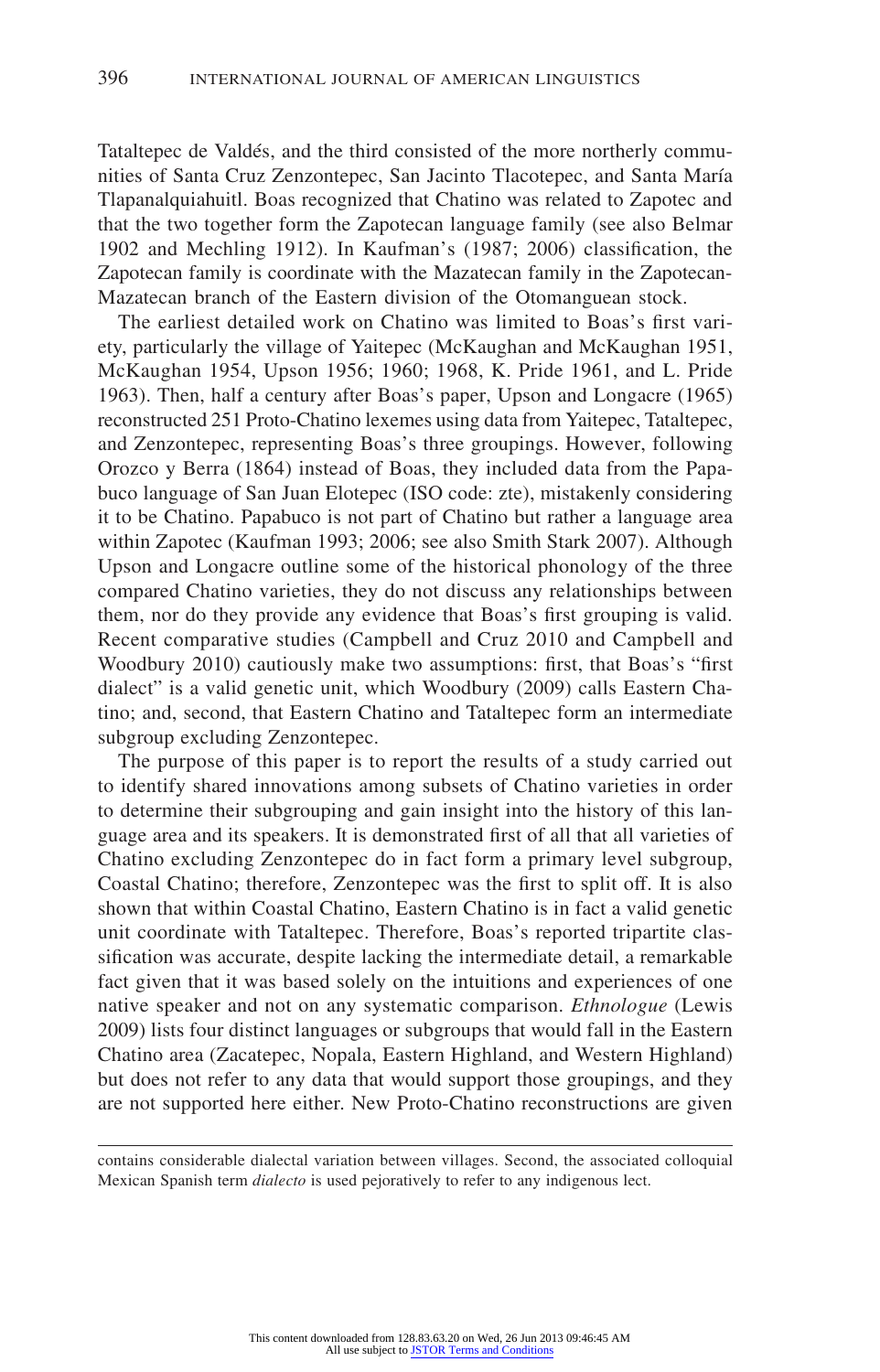here for the compared lexemes, following the preliminary reconstructed tonal system in Campbell and Woodbury (2010). Finally, this work provides a much-needed, data-supported reference for genealogical statements in future studies of these languages.

Even though a lot more Chatino data has become available in recent years, the internal classification of the group had remained difficult to determine because there are fairly few identifiable shared sound changes. This is likely due to a relatively shallow time depth of diversification. Nevertheless, a robust classification is achieved by compiling additional evidence from sporadic morphological and semantic innovations and checking the Chatino isoglosses against Kaufman's (1993) Proto-Zapotec reconstructions in order to separate the innovations from retentions.

The data presented here and used to carry out the subgrouping are drawn from the following sources, most of which are part of the recent surge in Chatino documentation. The Zenzontepec Chatino (ZEN) data are from Campbell (2007–2011), building on Carleton (1995–2000). The Tataltepec (TAT) data are primarily from Sullivant (2010 and field notes) but supplemented by data from Pride and Pride (1970), whose forms are given in parentheses. The Zacatepec (ZAC) material is from Woodbury (2010), except for the forms in parentheses, which are from Villard (n.d.; 2010 and field notes). The San Juan Quiahije (SJQ) data are from Cruz et al. (2009 and accompanying field notes). The Yaitepec (YAI) data are from Rasch (1997–2011), and the Teotepec (TEO) material is from McIntosh (2009 and field notes). 3 The PCh reconstructions are based on the data given here. Parentheses around a PCh reconstruction indicate that the tone for that lexeme cannot yet be reconstructed with certainty and is therefore not reconstructed at all. The locations of the Chatino communities and subgrouping of the languages are represented on the map in figure 1.

Section **2** summarizes some basics of comparative Zapotecan linguistics. Section **3** presents phonological changes, **4** treats morphological developments, and **5** covers semantic and lexical changes. The results of the comparison, the subgrouping, and some final remarks are discussed in **6**.

**2. Comparative Zapotecan basics.** The time depth of Chatino diversification is fairly shallow, probably between 600 and 1,000 years, 4 and cognates are usually readily identifiable.<sup>5</sup> Of course, supposed cognates need to be verified as such with regular sound correspondences in order

<sup>&</sup>lt;sup>3</sup> The ISO codes for these language varieties are as follows:  $ZEN = \text{czn}$ ;  $TAT = \text{cta}$ ;  $ZAC =$ ctz; SJQ, YAI = ctp; and TEO = cya.

<sup>4</sup> These figures are impressionistic; they are not reliable nor are they based on any glottochronological calculation.

<sup>5</sup> Native speakers can often identify isolated words even from more distant varieties. However, in natural speech, mutual intelligibility decreases quickly the further one goes from one's own variety, and in some cases there is almost none.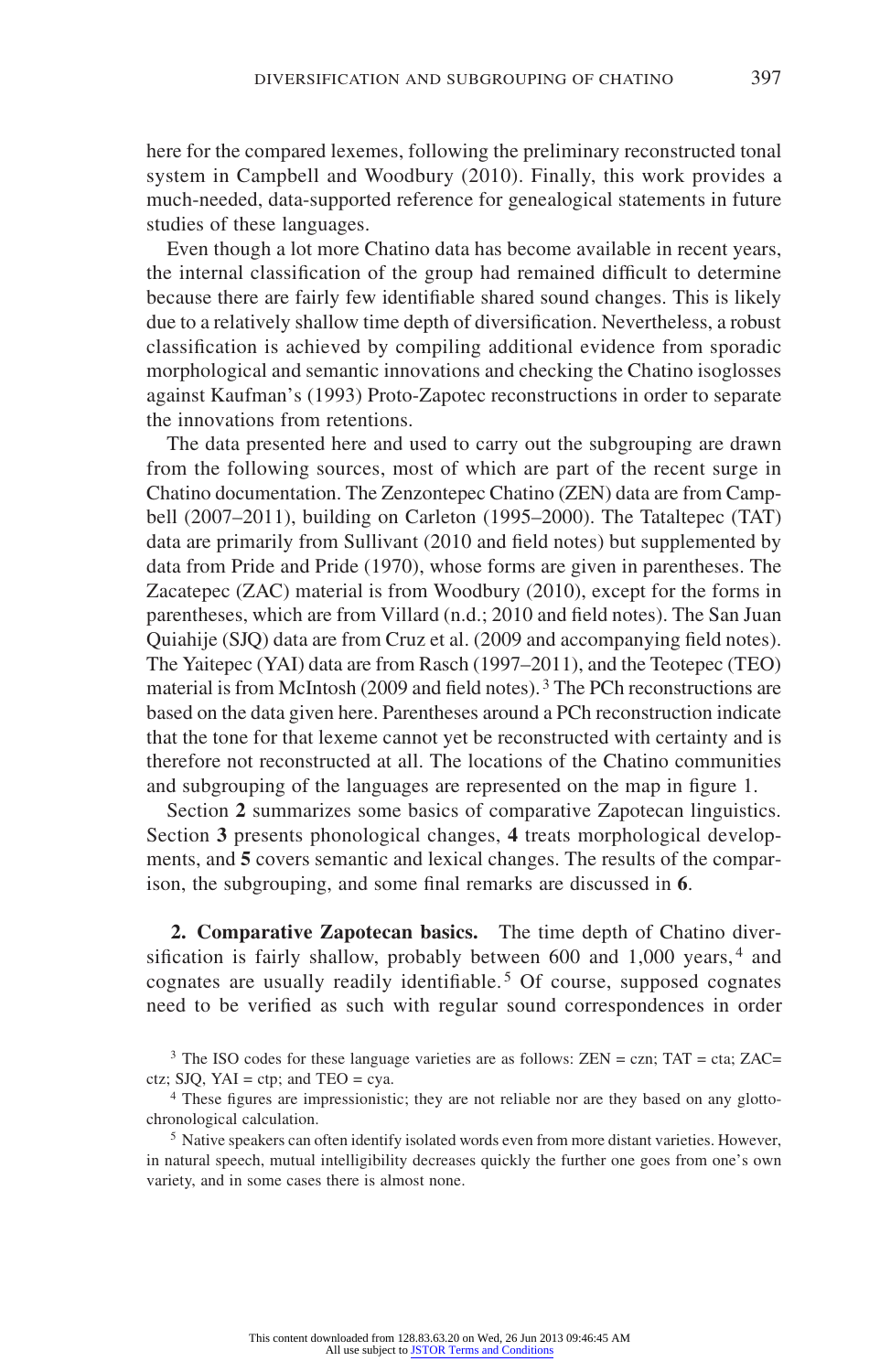

Fig. 1.—Location and subgrouping of Chatino languages.

to identify possible borrowings between varieties. Tone correspondences within Chatino are strong and almost exceptionless between certain varieties (H. Cruz and Woodbury 2006 and Campbell and Woodbury 2010), but their robustness decreases a bit between more distant varieties, particularly in morphologically complex words. This is likely due to two factors. First, it appears that Chatino lexemes may sporadically switch from one lexical tone class to another, perhaps via analogy, contamination, or reanalysis of post-sandhi phonetic pitch shapes. Second, although our understanding of comparative Chatino tonology is advancing, there may be some breakthroughs yet to be achieved in this area.

In some cases, it would not be possible to determine which Chatino forms reflect innovations and which are retentions without also considering Zapotec cognates. 6 Therefore, Kaufman's (1993) Proto-Zapotec reconstructions, when available, are cited along with the Chatino data. Where Chatino forms diverge from one another in some way, if one variant agrees with Proto-Zapotec (PZp), then that variant is taken to reflect a retention from Proto-Chatino (PCh) and even back to Proto-Zapotecan (PZn). All else being equal, any other variants

<sup>6</sup> Although Upson and Longacre (1965) were mistaken in treating Elotepec Papabuco as Chatino, in some cases having the Zapotec data assisted them in identifying innovations.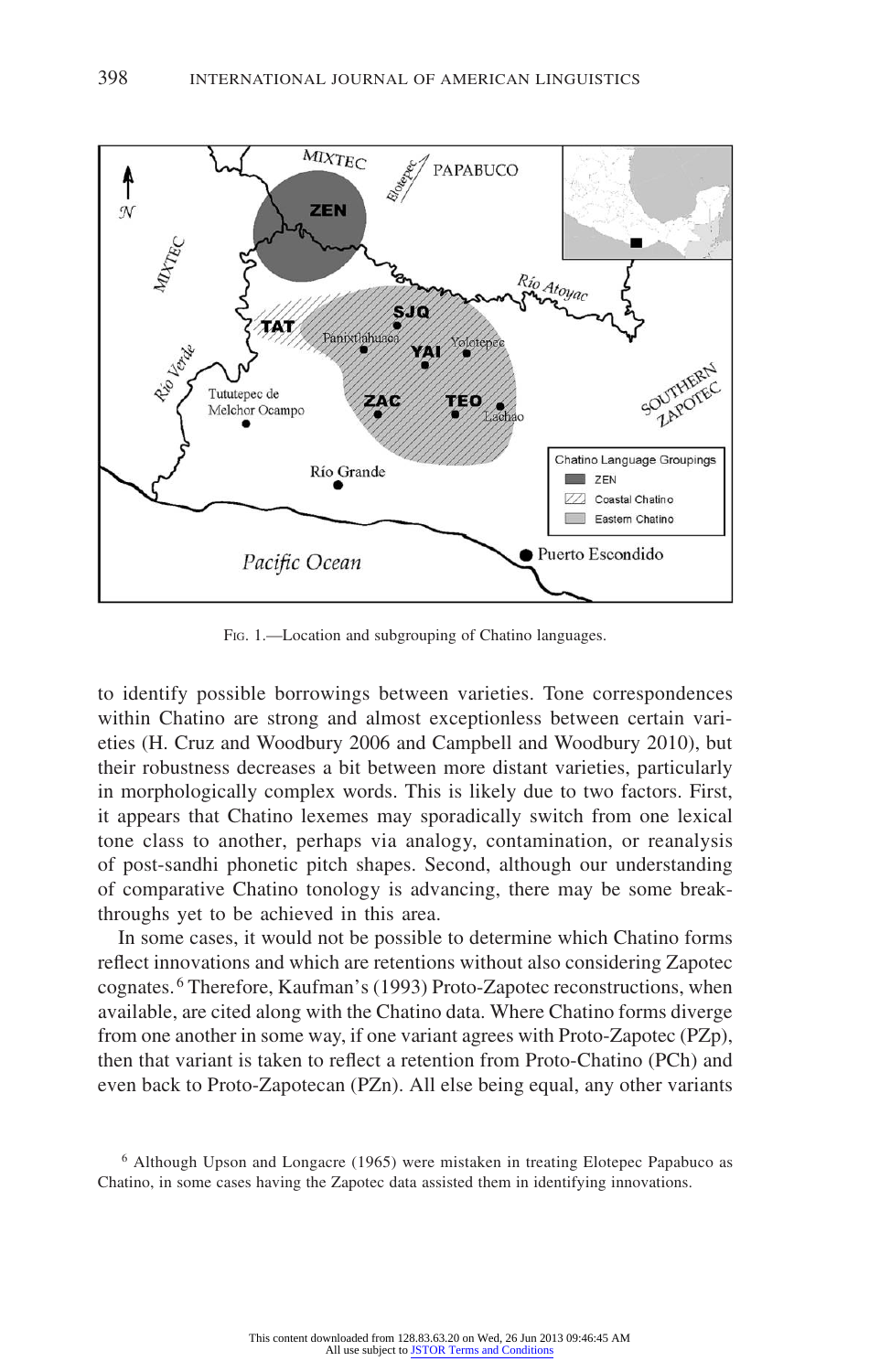| PCh             | PZp                              |
|-----------------|----------------------------------|
| $*_t$           | *s, *ss, *ty, *tty               |
| $*_{tz}$        | $*tz$ *ttz                       |
| $(*ky)$         | $(*k)$                           |
| $*_{k}$         | $*k$ , $*kk$                     |
| $* k w$         | $*kw, *kkw$                      |
| $\ast_S$        | $*x$ , $*xx$                     |
| $*_n$           | $*_n, *_{nn}, (*l, *ll, *_{mm})$ |
| $*_{l}$         | $*l, *ll, *n, *nn$               |
| $\ast_{y}$      | $*_v$                            |
| $\ast_W$        | $*_{W, (*mm)}$                   |
| $*_{j}$         | $*_t$ , $*_t$                    |
| $*2, \emptyset$ | $*2$                             |

Fig. 2.—PCh and PZp consonant correspondences.

are taken to be innovations. The same applies to semantic isoglosses even if they reflect broadening or narrowing of polysemous lexemes.

Zapotec is more diversified than Chatino and spread over a larger geographic area. Kaufman (1987; 1993) estimates that Zapotec has a depth of 1,400–1,500 years and that Chatino and Zapotec separated some 2,400 years ago. The relatively shallow time depth of Chatino diversification suggests that either (*a*) the Chatino speech community remained small enough to avoid dialectal differentiation for quite some time, or (*b*) there were earlier branchings within the group that no longer exist and are unattested. Since even the time depth of diversification of the whole Zapotecan family is not very deep, finding cognates between Chatino and Zapotec is fairly straightforward once the sound correspondences are understood. Kaufman (1993) lays out the segmental correspondences between PCh and PZp as in figure 2 (consonants) and figure 3 (vowels). I have added some details, which are indicated by parentheses, and the figures are arranged based on the PCh phonemic inventory presented in Campbell and Cruz (2010). <sup>7</sup>

Since the purpose of this paper is to demonstrate the subgrouping of Chatino varieties and not to rigorously detail the development of PCh from PZn, the changes in PCh and PZp listed in the remainder of this section will not

<sup>7</sup> The orthography here differs from the IPA as follows:  $kw = [k^w]$ ,  $tz = [ts]$ ,  $r = [r]$ ,  $ty = [t^y]$ or [t̪],  $ly = [1]$  or [l̪],  $ny = [n]$  or [n̪],  $ch = [1]$ ,  $x = [0]$ ,  $y = [i]$ ,  $ky = [ki]$ ,  $j = [h]$ ,  $Y =$  nasalized vowel,  $VV = \text{long vowel}$ , and  $CC =$  geminate consonant. For digraphs, geminates are written with only the initial letter doubled. For PCh and the varieties of ZEN, TAT, and ZAC, tone is represented as follows:  $\hat{V} = low$ ,  $\bar{V} = mid$ ,  $\hat{V} = high$ ,  $\hat{V} = falling$ ,  $\check{V} = rising$ ,  $\check{V} = super-high$ rising,  $\tilde{V}$  = falling plus floating, and V = unmarked. Note that not all varieties have the full set of contrasting tones. Tone in SJQ, YAI, and TEO is represented by superscript numerals:  $V^0$  is the highest pitch,  $V^4$  is the lowest,  $V^6 =$  floating tone, and  $F =$  resistance of a tone to sandhi or spreading effects. Initial portions of forms that are set off by a right-hand square bracket are not considered cognate.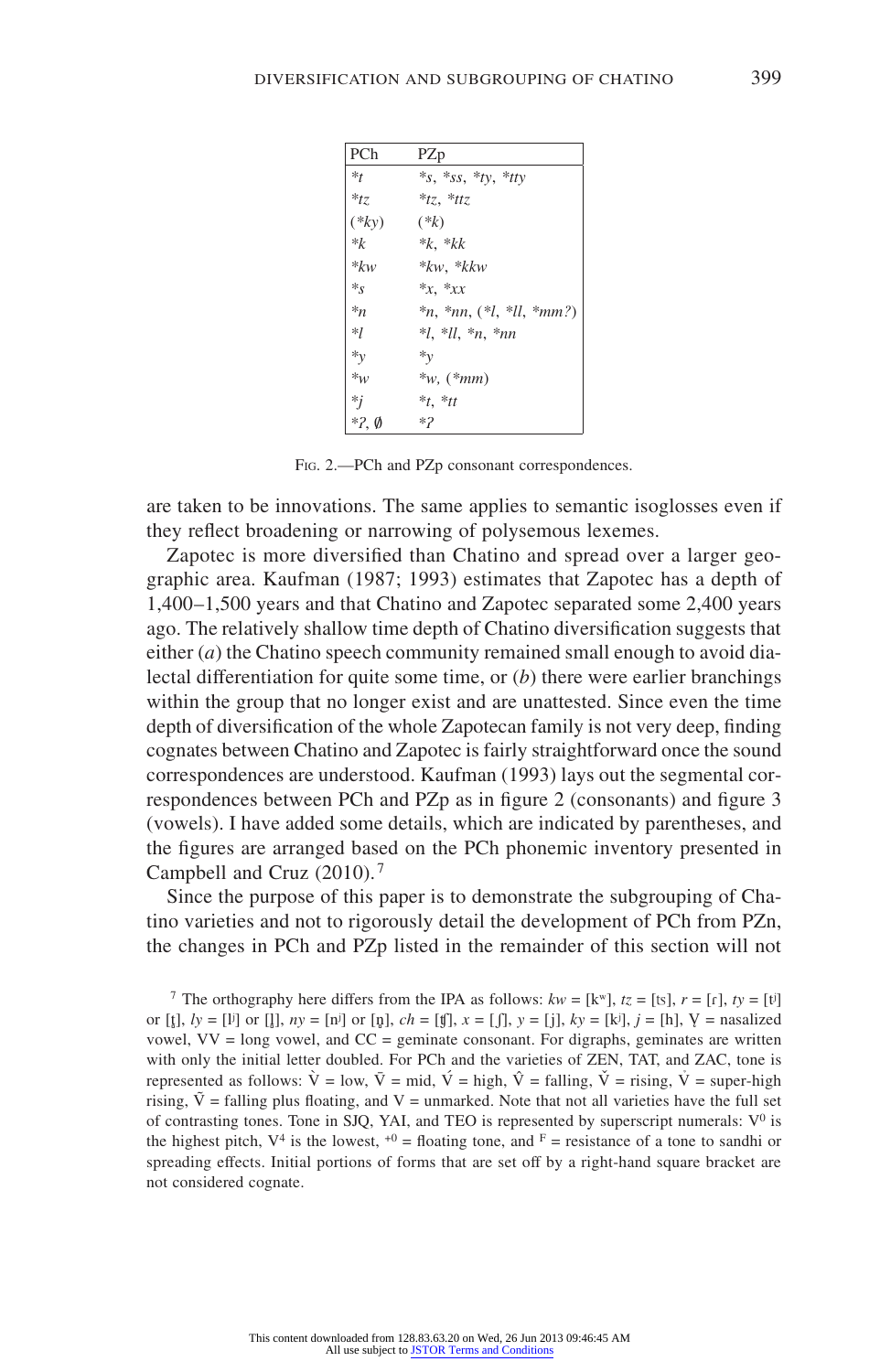be systematically laid out here (see Campbell 2011*b* for preliminary work on this). However, there is enough data in the figures in later sections for the skeptical or interested reader to verify the main points. Also, although the few remaining puzzles in the PZp and PCh correspondences will be left aside for now, the basic segmental correspondences are reliable enough to identify PCh and PZp cognates. This work is part of the early stages of a reconstruction of PCh vocabulary and grammar, and once that is further along these questions should clear up.

The major phonological changes that occurred from PZn to PZp were the loss of phonemic vowel nasalization and the shift of prominence from rootfinal to root-initial syllables (Kaufman 1993). The phonemic vowel length of PZn is retained only in the Southern Zapotec language area. PCh vowels in monosyllabic roots were phonetically long, and this has played a role in the (re)emergence of a limited vowel length contrast in some varieties. Glottalization is a suprasegmental feature that interacts with tone and/or phonation in Zapotec, but the glottal stop is a consonant in Chatino. Tone correspondences between Chatino and Zapotec have not yet been studied, and Kaufman does not reconstruct PZp tone. He reconstructs PZp *\*mm* and traces its rare occurrences to borrowings from other Mesoamerican languages. All PZn and PZp consonants except for *\*mm* and the semivowels *\*y* and *\*w* had a simple versus geminate contrast (Swadesh 1947 and Kaufman 1993). The two consonant series unconditionally merged in PCh.

Other changes that took place between PZn and PCh include a chain shift, beginning with  $*(t)t > *j$ , then  $*(s)s > *t$ , and finally  $*(x)x > *s$ . Another change,  $*(t)t$   $>$   $*t$ , must have occurred after  $*(t)t$   $>$   $*$ *j* since it did not feed it. The glottal stop was lost before obstruents or*\**(*l*)*l*, and the lateral subsequently became a nasal before nasalized vowels:  $*(l)l > *n /$   $*V$  (Campbell 2011*b*). Next, in words that still had two glottal stops after the loss of glottals before obstruents or  $*(l)l$ , one of the two glottals was lost, though it is not yet clear what determined which one would be lost. There are about eight cognate sets between Chatino and Zapotec that have correspondences involving reflexes of  $PZn^*(l)$ *l* and  $*(n)n$  that are still not accounted for, and the correspondences involving *\*o* and *\*u* are not fully worked out either. 8 A translaryngeal vowel harmony change occurred in PCh, giving rise to further, predictable vowel correspondences not listed in figure 3. Meanwhile, the PCh plain velar stop *\*k* had an allophone of [ky] only before *\*e*. The translaryngeal vowel harmony change drew vowels other than *\*e* into contact with the [ky] allophone, causing it to contrast with *\*k* and phonologize, albeit in a fairly small set of words. With this brief summary of comparative Zapotecan phonology, we can now move on to the changes within Chatino.

<sup>8</sup> The correspondences between *\*o* and *\*u* are also somewhat unclear within Zapotec, according to Kaufman (1993).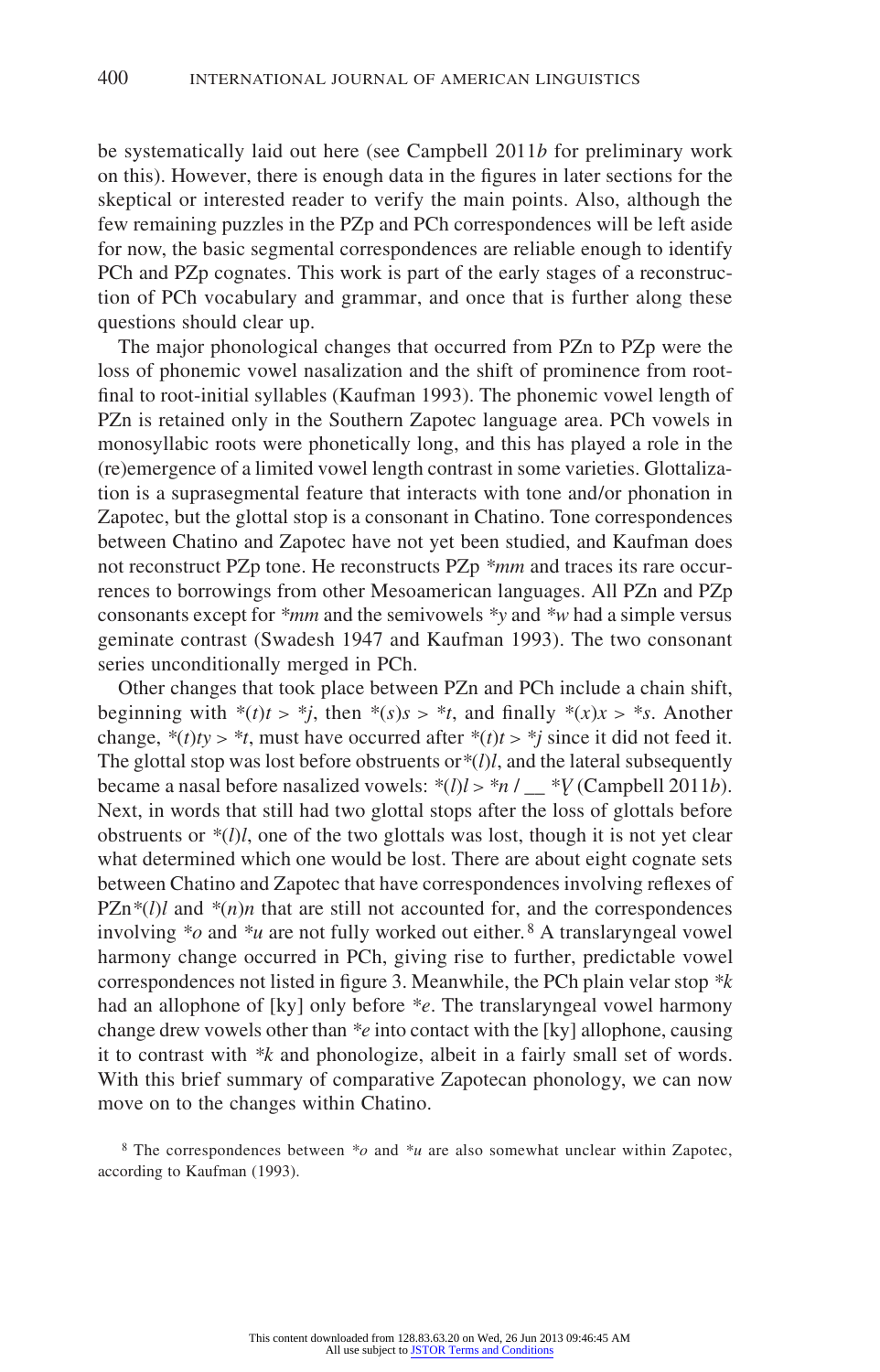| PCh               | PZp          |
|-------------------|--------------|
| $*_i$             | $*_i, (*_e)$ |
| $*_e$             | $*_e$        |
| $^*a$             | $*_a$        |
| $(*_0)$           | $(*_0, *_u)$ |
| $*_{\mathcal{U}}$ | $*_{u,*o}$   |
| *V                | *V           |
| *V                | *VV          |

Fig. 3.—PCh and PZp vowel correspondences.

**3. Phonological changes.** There are a couple of notable phonological differences between Chatino varieties that do not shed any light on subgrouping since they do not reflect shared innovations. Nevertheless, they deserve mention here because they are quite salient and, if not handled with care, could lead one to erroneous or unjustified conclusions about the historical relationships between Chatino varieties. The first of these is the number of syllables a given word has, and the second is the set of reflexes of PCh *\*ky*. After that, several palatalization changes and a case of metathesis are discussed, and these do reflect shared innovations.

**3.1. Shorter versus longer words.** Nearly all Proto-Chatino roots were either monosyllabic or disyllabic, with the majority being disyllabic. Verbs were obligatorily inflected for aspect/mood by a set of prefixes, most of which were also syllabic. Thus, many inflected verbs in PCh, and a few nouns, were trisyllabic. In some varieties, such as YAI, SJQ, and TEO (among others not considered here), nearly all polysyllabic words have reduced to one syllable via the loss of non-prominent vowels, where prominent vowels are those in root-final syllables. TAT has lost all aspect prefix vowels and some non-prominent root vowels.<sup>9</sup> On the other end of the spectrum, ZEN and ZAC conserve nearly all non-prominent syllables, including those of aspect prefixes. Figure 4 presents some words that illustrate these varying degrees of syllable loss, with syllabically reduced forms shaded in gray.

Since both SJQ and TEO have undergone near total monosyllabification, they might initially appear to form a subgroup to the exclusion of the other varieties listed in figure 4. However, there are two reasons to suspect that they underwent monosyllabification independently and not during a period of common development. First of all, if SJQ and TEO were very closely related in a low-level subgroup, we would expect them to be relatively mutually intelligible. However, SJQ speakers find ZAC to be much more intelligible

<sup>9</sup> TAT preserves penultimate /a/, but monosyllabification is in progress, and there is interspeaker variation with respect to loss of the other vowels in penultimate syllables.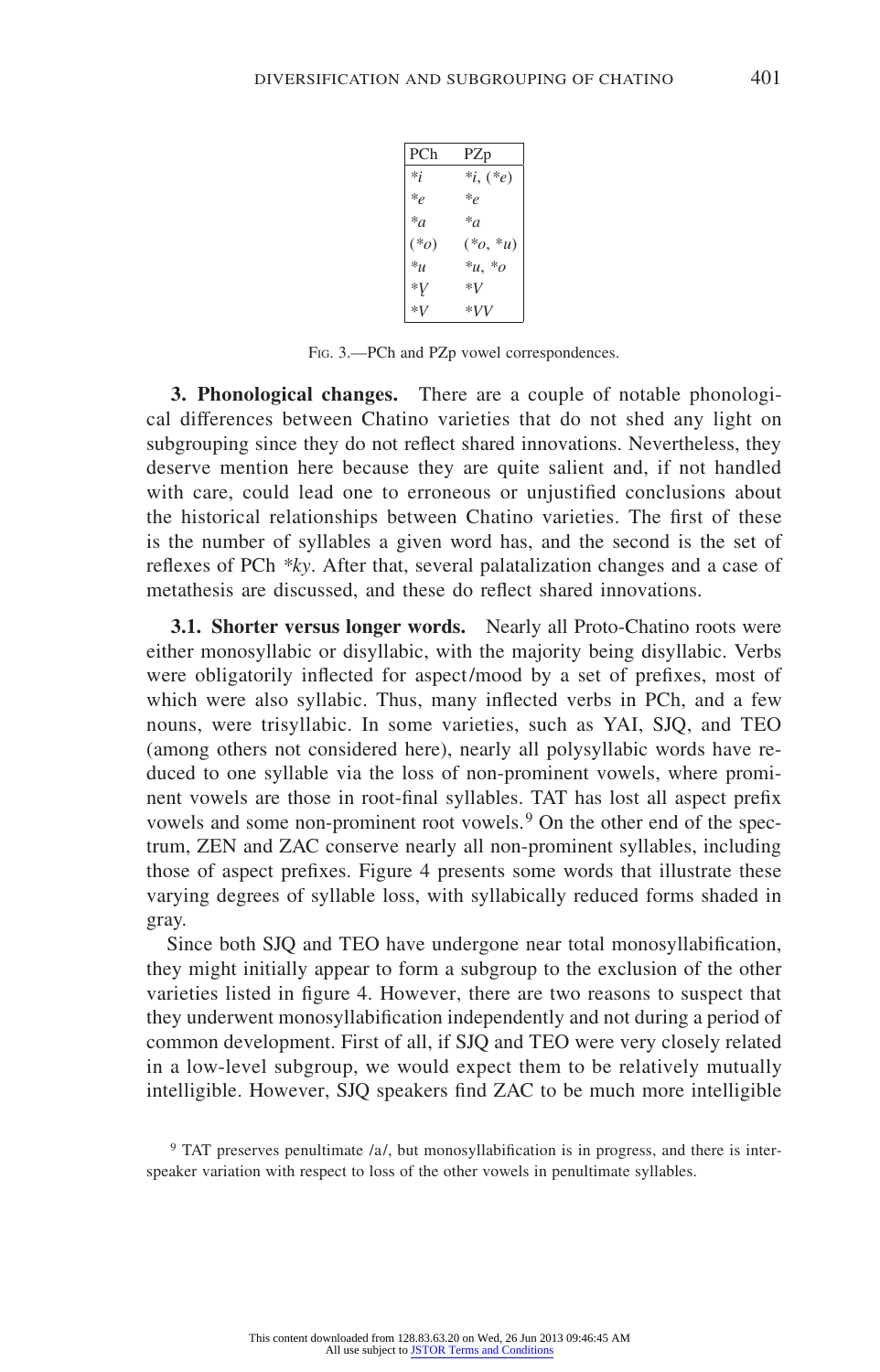|               | Gloss            | <b>ZEN</b> | <b>TAT</b>                  | ZAC       | <b>SJO</b>        | <b>TEO</b>   | PCh              | PZp                 |
|---------------|------------------|------------|-----------------------------|-----------|-------------------|--------------|------------------|---------------------|
| a.            | 'yellow'         | nkáchì     | ngatzi                      | ngatzì    | ktzi <sup>2</sup> | $ktzi^{34}$  | $(*katzi)$       | $*$ <i>k</i> -attzi |
| h             | 'flea'           | kwi?vù     | kwi?vù                      | kwi?vò    | $2yu^2$           | $kw2vu^{23}$ | *kwi?vù          | $*kw = e2vu$        |
| $\mathcal{C}$ | 'squash'         | chojo      | $t\nu o\nj o \sim t\nu j o$ | kvojō     | $yjo^{42}$        | $yjo^3$      | $*k$ vòjò        | *kettu              |
| d.            | 'he will eat it' | k-aku      | k-aku                       | k-ako     | $ku^4$            |              | $*k - \alpha ku$ | $*k - \alpha ku$    |
| e.            | 'tongue.of.3so'  | lutze?     | ltzé?                       | lotze?    | $17. e^{24}$      | $17e^{23}$   | $*lutze?$        | $*$ luu?tze?        |
| f.            | 'net', 'mesh'    | kesu       | kxu                         | kiso      | $ksu^{4F}$        | $jso^2$      | $*$ <i>kesu</i>  | $*k$ exxo $k$       |
| g.            | 'milk'           | xityi?     | styí                        | sityi?    | sti <sup>24</sup> | $sti2^{23}$  | $*$ siti?        | $*$ xityi?          |
| h.            | 'he swept it'    | nka-lukwà  | nglyakwă                    | nga-lokwă | $kwa^3$           | _            | $(*nka-lukwa)$   | $\ast$ -ok=l-oo?kwa |

Fig. 4.—Monosyllabification in Chatino varieties.

than TEO (Emiliana Cruz and Hilaria Cruz, personal communication), even though the ZAC cognates differ from SJQ considerably more than the TEO cognates do. The intelligibility of ZAC to SJQ speakers cannot be accounted for solely by its phonological conservatism because SJQ speakers find ZEN, which is phonologically conservative like ZAC, to be almost completely unintelligible. Second, throughout the entire Zapotecan language family, there is a tendency, or drift, toward monosyllabification, which apparently may happen rather rapidly. For example, within the Northern Zapotec language area, most varieties of the Sierra Juárez sub-area have retained non-prominent vowels, including those of aspect proclitics, while the varieties of the Villa Alta sub-area have lost aspect proclitic vowels and non-prominent root vowels in roots that did not contain a glottal stop.<sup>10</sup> Within the Central Zapotec language area, Juchitán (Isthmus) Zapotec (ISO code: zai) is very syllabically conservative, while most Central Valley varieties have undergone extensive monosyllabification. Monosyllabification is therefore not a reliable isogloss for subgrouping Chatino (or Zapotec) languages due to this tendency throughout the Zapotecan language family.

**3.2. Reflexes of PCh \****ky***.** The second salient phonological characteristic that is of little help in the internal classification of Chatino but worth mentioning is the set of reflexes of PCh *\*ky*: <sup>11</sup>

(1) ZEN TAT ZAC SJQ PCh  $*ky > ch$ :  $ty$ :  $ky$ :  $ky$ ,  $k, y$ 

Although PCh *\*ky* was a fairly rare phoneme, it nevertheless occurred in some of the most basic and culturally important vocabulary: 'rain'; 'tortilla'; 'squash'; 'century plant'; the progressive aspect prefix *\*nky-* (Campbell  $2011a$ ); and 'lime (stone)', which is used daily to leach dried corn so it may be made into tortillas. Also, in verb stems that began with  $/y/$ , the stem  $/y/$ 

<sup>11</sup> The variation in the SJQ reflexes of \*ky is due to erosion of consonants in clusters created by monosyllabification.

<sup>&</sup>lt;sup>10</sup> As previously mentioned, in Zapotec prominence falls on the initial syllable of roots, the opposite of Chatino and PZn (Kaufman 1993).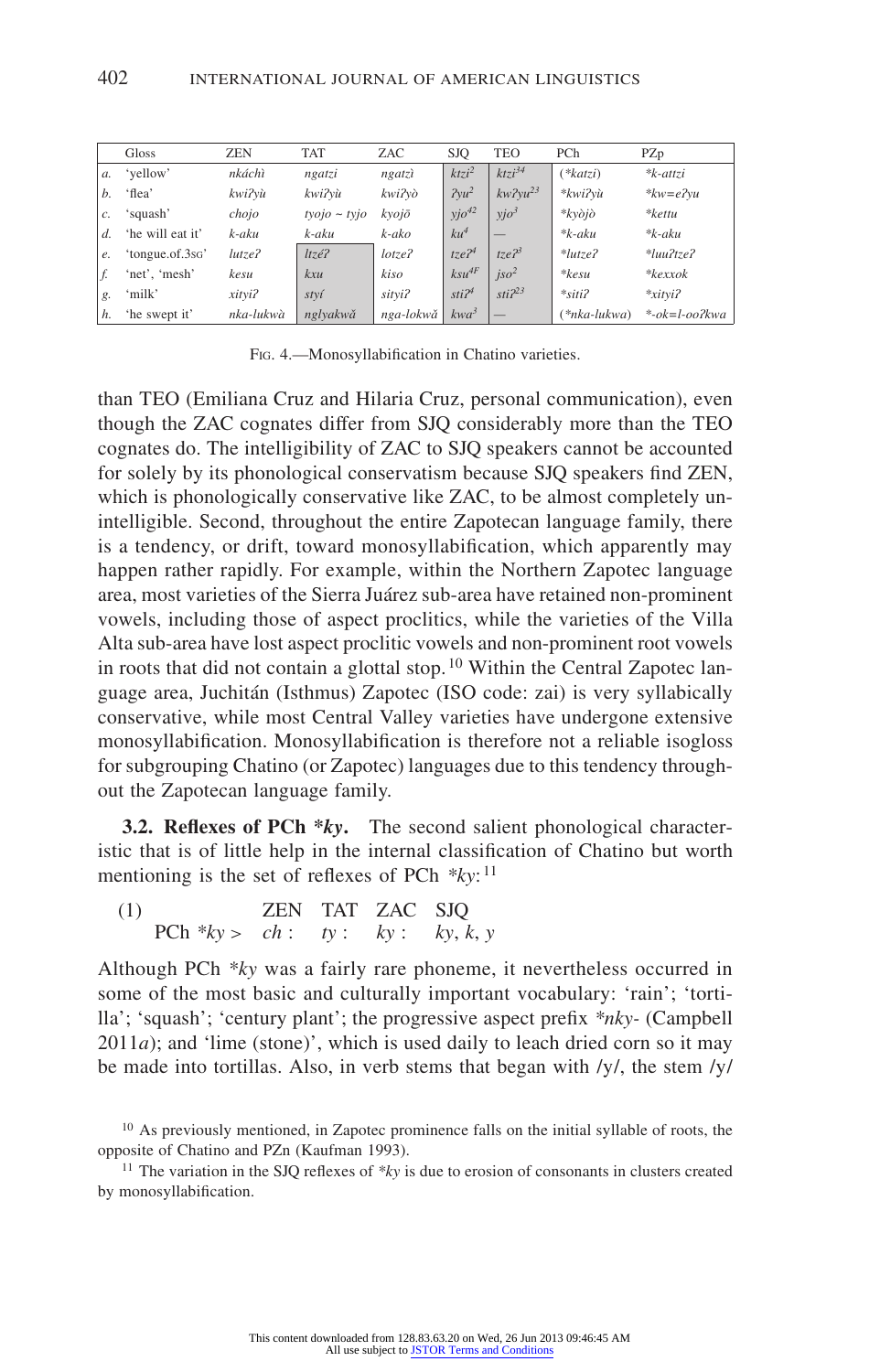|    | Gloss                                                     | <b>ZEN</b>     | TAT ZAC |                   | <b>SJQ</b>      | PCh       | PZp                         |
|----|-----------------------------------------------------------|----------------|---------|-------------------|-----------------|-----------|-----------------------------|
|    | $a.$ 'rain'                                               | choo tyoo kyoo |         |                   | $k$ y $o4$      | $*k$ yoo  | $*$ kivok                   |
|    | b. 'tortilla'                                             |                |         | chaja tyaja kyaja | $via^4$         | $*kyaja$  | *ketta                      |
|    | c. 'squash' <b>chojo tyojo kyojō</b>                      |                |         |                   | $yj\sigma^{42}$ | $*k$ vòjò | $*$ kettu                   |
|    | d. 'lime (stone)' $cho$ ? $two$ ? $(kyo$ ? $o)$ )         |                |         |                   | $k\nu$ ? $o^4$  | *kvo?o    | $*ke$ ?vo                   |
|    | <i>e.</i> 'century plant' <b><i>choo?</i></b> tyoo? kyoo? |                |         |                   | $k \nu o^2$     | $*k$ voò? |                             |
| f. | <b>PROG</b> (prefix) $nch - ndy - (ngy-)$ (various)       |                |         |                   |                 | $*$ nky-  | $*kkav =$                   |
| g. | por of y-verbs $ch$ ty $(k-y)$ (various) $*k(i)$ -y -     |                |         |                   |                 |           |                             |
|    | h. 's/he will stay' chano tyanú (k-yanó) kno <sup>1</sup> |                |         |                   |                 |           | *k-yan $\phi$ *k(i)=y-a?ana |

Fig. 5.—Reflexes of PCh *\*ky*.

combined with the potential prefix *\*k*(*i*)*-* to yield the same correspondence set, as exemplified in figure 5.

The correspondences in figure 5 might appear to support the idea that there are three distinct types of Chatino—ZEN, TAT, and the others—just as Boas's consultant reported. However, if the Zapotec cognates are taken into consideration, it is clear that the PZn sound was velar. As already discussed, PCh *\*ky* phonemicized as a result of the translaryngeal vowel harmony change in PCh (as in lines *b*, *c*, and *d* of figure 5). Therefore, SJQ and ZAC, among others, have retained something like the PCh sound, while  $ZEN$  ( $*ky > ch$ ) and TAT (*\*ky* > *ty*) have innovated. One might wonder if the ZEN change was partially shared with TAT via a series of changes such as *\*ky > \*ty > ch*, but this is ruled out since other instances of ZEN *ty* have not changed. Therefore, there are no shared innovations among any of the reflexes of PCh *\*ky*.

**3.3. Palatalization.** Alveolar consonants have undergone several palatalization changes. The earliest of these took place in Proto-Chatino, where *\*t*, *\*n*, and *\*l* palatalized after the high front vowel *\*i*, yielding allophones [ty], [ny], and [ly], respectively (fig. 6). The reflexes of PCh *\*kìʔną̀* 'bed' and *\*tíʔnų* 'fifteen' (lines *g* and *h* in figure 6) show that the glottal stop did not block this palatalization.

Though the palatalized coronals were allophones of their non-palatalized counterparts in PCh, they have since phonemicized in all varieties (Campbell 2011*a*). 12 For example, ZEN *lyoʔo* 'spouse' (line *l* in figure 6) has dropped the animacy classifier prefix *kwi-* that contained the vowel that conditioned the palatalization. ZAC preserves the conditioning vowel in that case (*kwilyoʔo*) but does not preserve it in *lyaāʔ* 'bitter' (line *n*), from PCh *\*ti-lààʔ*. <sup>13</sup>

<sup>&</sup>lt;sup>12</sup> It remains a possibility that the palatalized alveolars phonemicized in PCh, but at this time there is not enough evidence in support of this.

<sup>13</sup> No reflexes of PCh *\*ti-lààʔ* conserve the palatalizing vowel in the adjectivizer prefix *\*ti-*. In ZEN,  $C_1V_1C_2V_2 > jC_2V_2$  if C<sub>2</sub> was *n* or *l* and  $V_1$  was a high vowel. Upson and Longacre (1965:315) point this out but recognize only /i/ as  $V_1$ . The change has not yet affected all lexemes, for example, *kinyì* 'bird'. The change has extended furthest in the Santa María Tlapanalquiahuitl area of ZEN, which has *jlu* 'prickle', while the central ZEN area retains *sulu*.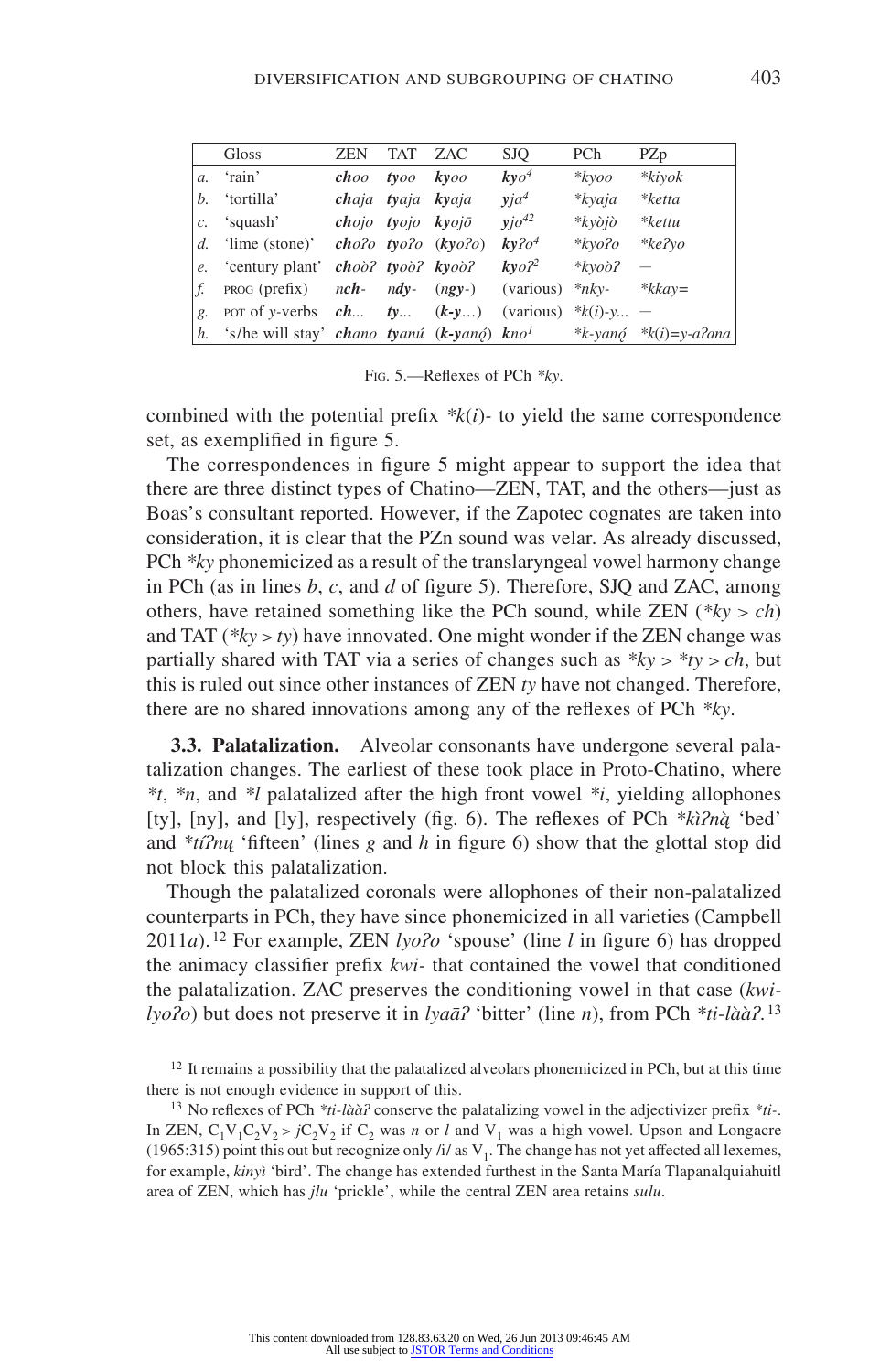|       | Gloss       | ZEN            | TAT       | ZAC         | <b>SJQ</b>              | YAI                               | PCh        | PZp                       |
|-------|-------------|----------------|-----------|-------------|-------------------------|-----------------------------------|------------|---------------------------|
| a.    | 'pine'      | kityè          | ktyeè     | kityè       | kytye <sup>2</sup>      | $kityee^{23}$                     | *kitè      | *ketye                    |
| b.    | 'feather'   | kitye          | (kityi)   | kityj       | $s$ -ty $i^{4F}$        | $kityi^3$                         | *kiti      |                           |
| c.    | 'ant'       | kwityee?       | kwtyè?    | kwityeē?    | $kwtye^{42}$            | kwtye? <sup>12</sup>              | *kwi-tèè?  | $*kwe=tve$ ?              |
| d.    | 'squirrel'  |                | titvá     | titvá       | tya <sup>1</sup>        | $t$ va <sup><math>l</math></sup>  | *titá      | $* kwe = t$ yii $i(s)$ sa |
| e.    | 'several'   | tityò          | tityò     | $(t\nu\mu)$ | $\sqrt{t}q^2$           | $t \nu u^{23}$                    | *titò      | <i>*sityo</i> 'more'      |
| f.    | 'honey'     | kwinya?        | kwinyà?   | kwinyą?     | $k$ nya $2^{42}$        | kwnya? <sup>12</sup>              | *kwì-nà?   | $*(kwe=)tzina?$           |
| g.    | 'bed'       | ki?nya         | ki?nyà    | ki?nyą      | $k^2$ nya <sup>42</sup> | $ki2$ y $q^{12}$                  | *kì?nà     | *ki?na                    |
| h.    | 'fifteen'   | tí?nyu         | ti?yó     | ti?nyo      | $2n$ yo <sup>24</sup>   | $t2\nu$                           | $*$ tí?nu  | *k-tvii?nu?               |
| i.    | 'chili'     | jnyá?          | knyá?     | kinvă?      | $k$ ynya $2^3$          | kinya <sup>32</sup>               | *kìną?     | *kii?na?                  |
| j.    | 's/he sees' | nya?a          | nya?á     | ndi-nya?â   | $n$ ty $2q^{24}$        | $n$ ty? $q^{24}$                  | *nti-nàʔà  | $*$ tyi=na?               |
| k.    | 'griddle'   | jnya           | nya       | ndinyą      | $nnya^{4F}$             | $nya^3$                           | *nting     | *tvi?la                   |
| l.    | 'spouse'    | lyo?o          | klyo?o    | kwi-lyoʔo   | 2o <sup>4</sup>         | $kw$ ? $o^3$                      | *kwi-loʔo  |                           |
| m.    | 'it boils'  | nti-lyákwi     | ng-lyakwí | ndi-lvakwi  | $ntvkwi^{20}$           | niy kwi <sup>21</sup>             | *nti-lakwí | *tvi=llaa?kwi             |
| $n$ . | 'bitter'    | jlyaa?         | klyaà?    | lyaā?       | $t\bar{z}$              | tlyaá? <sup>12</sup>              | *ti-làà?   | $*(na=)lla$ ?             |
| 0.    | 'big'       | $ily\grave{u}$ | klyuù     | tilvò       | $t \nu^2$               | $t$ <sub>lyuu</sub> <sup>23</sup> | *ti-lù     |                           |

Fig. 6.—Palatalization of *\*t*, *\*n*, and *\*l* after *\*i*.

|       | Gloss                | <b>ZEN</b>        | <b>TAT</b>                     | ZAC                    | <b>SJO</b>               | PCh                      | PZp                     |
|-------|----------------------|-------------------|--------------------------------|------------------------|--------------------------|--------------------------|-------------------------|
| $a$ . | 'thorn'              | kitze?            | $k$ che?                       | kichê?                 | $kche^{2l4+0}$           | *kitze?                  | $*$ kettze?             |
| b.    | 'sun'                | kwitzaà           | kwchaà                         | kochā                  | $kcha^{42}$              | $(*kwitzaa)$             | *kwitza                 |
| c.    | 'illness'            | kitza             | kcha                           | kicha                  | kcha <sup>4</sup>        | *kitza                   | *kitza                  |
| d.    | 'village'            | kitzę             | kiche                          | kiche                  | kchi <sup>4</sup>        | $*$ kitze                | $*keetze$               |
| e.    | 'hair.of.3so'        | kitza?            | kichà?                         | kichā?                 | $kchq^{242}$             | *kìtzà?                  | * $kittza(2)$           |
| f.    | 'pineapple'          | nkwi-títzù?       | $n$ chu $\lambda$              | tichô?                 | $chu2^{14+0}$            | $(*kwi-titzu2)$          | $*$ xitzu?              |
| g.    | 'back.of.3sg'        | itzo?             | $ch\grave{\phi}$ ?             | tic $h\bar{\varphi}$ ? | $ch_2\gamma^{42}$        | $*$ titzù?               | $*kku \frac{1}{2}u^2$   |
| h.    | 'coatimundi'         | kwìtzú?           | ch <sub>u</sub> î <sub>2</sub> | tich <sub>o</sub> ?    | $chu^2$                  | $*$ kw/t- $itzi$ t $i$ ? | $*$ <i>kwe=xii?tzu?</i> |
| i.    | 'sharp'              | titza             | cha                            | ticha                  | cha <sup>4</sup>         | *titza                   |                         |
| j.    | 'rough'              | titze?            | che <sub>2</sub>               | tichè?                 | $\overline{\phantom{0}}$ | $(*titze2)$              |                         |
| k.    | 'word'               | ìtzá?             | chá?                           | $ch\check{a}$ ?        | cha <sup>23</sup>        | *ìtzá?                   | *tii?tza?               |
| l.    | 'day after tomorrow' | witza             | jwchá                          | wicha                  | cha <sup>4</sup>         | $*$ witza                | *witzak                 |
| $m$ . | 's/he lies down'     | nti-sukwà         | nxkwà                          | ndi-xokwâ              | $nxkwa^{14+0}$           | *nti-sukwà               |                         |
| n.    | 'raccoon'            | kwisee?           | $k$ w $xee$ ?                  | $kw$ ixe $\bar{e}$ ?   | $xe^{242}$               | *kwi-sèè?                | $*$ kwe-xe?             |
| 0.    | 'tasty'              | tiso <sub>2</sub> | cho <sup>2</sup>               | $t\dot{x}\hat{o}$ ?    | $x_{Q}^{2l4+0}$          | $*$ tiso?                |                         |
| $p$ . | 'vulture'            | $l$ -ísù          | $kw-l$ - $exu$                 | $la - x\tilde{o}$      | $la^4 x u^3$             | $*(la\text{-}isu)$       |                         |

| Fig. 7.—Reflexes of $*_tz$ and $*_s$ after $*_i$ . |  |  |  |  |  |  |  |  |  |
|----------------------------------------------------|--|--|--|--|--|--|--|--|--|
|----------------------------------------------------|--|--|--|--|--|--|--|--|--|

Next, in all varieties of Chatino except for ZEN, the palatalization of alveolars after *\*i* extended to target the sibilants *\*tz* and *\*s*, as the data in figure 7 show. This change suggests that all varieties except ZEN shared a period of common development and thereby form a subgroup. However, since this change can be viewed as an extension of the class of sounds targeted by the earlier palatalization change that affected *\*t*, *\*n*, and *\*l* in PCh (fig. 6), it alone does not provide very strong evidence for subgrouping since the similar developments could have been due to drift. Nevertheless, as we shall see, the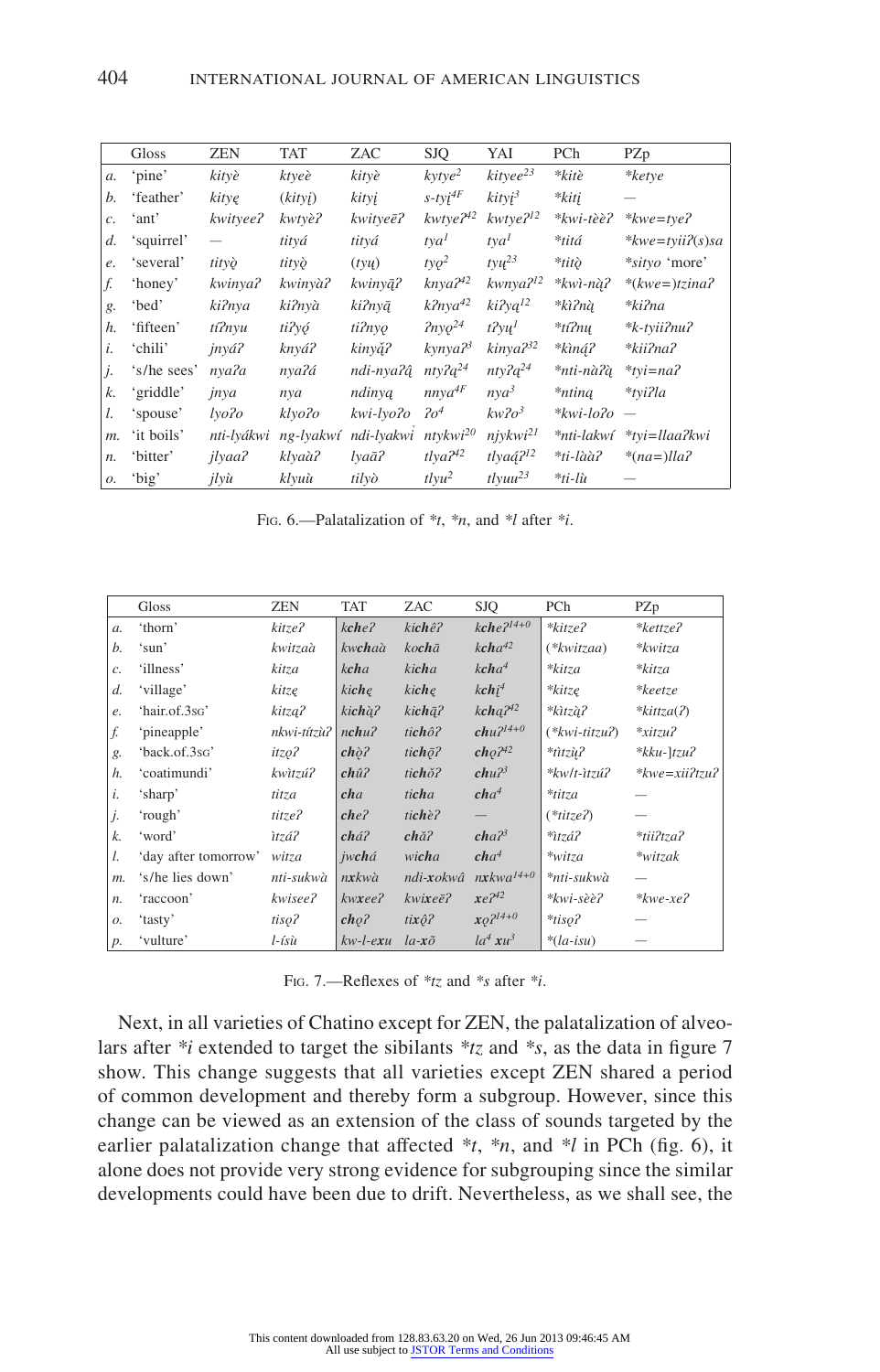|       | Gloss            | <b>ZEN</b>     | <b>TAT</b>  | ZAC       | <b>SJQ</b>           | PCh            | PZp                 |
|-------|------------------|----------------|-------------|-----------|----------------------|----------------|---------------------|
| a.    | 'vellow'         | nkáchì         | ngatzi      | ngatzì    | $ktzi^2$             | $(*katzi)$     | $*$ <i>k</i> -attzi |
| b.    | 'nance'          | ntachi         | ndatzi      | ndatzī    | $ntzi^{1+0}$         | $(*ntatzi)$    |                     |
| c.    | 'tick'           | chinya2        | xnya?       | tzinâ?    | $snya^{2l4+0}$       | $*$ tzina?     |                     |
| $d$ . | 'smoke'          | chinyi         | snyii       | (tzinvi)  | $sni^4$              | $*tzini$       | $*tzeni$            |
| e.    | 's/he buried it' | $nka$ -kachi?  | $nx$ katzi? | nkwatzĭ?  | ntzi2 <sup>3</sup>   | $(*-u-katzii)$ | $*$ o(k)=kaa?ttzi?  |
| f.    | 'iguana'         | $kw\`{a}$ chí? | kwatzi?     | kwatzĭ?   | $k$ tzi $2^3$        | *kwàtzí?       | $*(ko=)wartzi?$     |
| g.    | 'side.of.3sg'    | xii2           | siì?        | sii?      | $si^{\gamma}$        | $*sii$ ?       |                     |
| h.    | 'milk'           | xityi?         | styí        | sityi?    | stvi2 <sup>4</sup>   | $*$ siti?      | $*$ xityi?          |
| i.    | 'afternoon'      | nkuxe          | ngwseè      | ngosì     | $se^{42}$            | *nkùsì         |                     |
| j.    | 's/he cut it'    | nka-xù?ú       | nk-si?vú    | nga-si?vó | $s2$ vu <sup>1</sup> | $(*nka-si2vu)$ |                     |
| k.    | 's/he laughed'   | nka-xityi      | $ngw-sti$   | nga-sityí | stvi <sup>1</sup>    | $(*nka-siti)$  | $*o=xitvi$          |
| l.    | 'arm.of.3sG'     | xikò           | skò         | sikō      | sko <sup>2</sup>     | $*$ sikò       | $* xikkok$          |
| m.    | 'gourd'          | xika?          | skà?        | sikā?     | $ska^{242}$          | *sìkà?         | $* xika?$           |

Fig. 8.—Reflexes of *\*tz* and *\*s* before *\*i*.

change bundles with other isoglosses that do support such a subgroup, so the simplest solution is to treat the change as a single shared innovation instead of multiple parallel developments.

Furthermore, though the ZEN reflexes of *\*tz* and *\*s* did not palatalize after *i*, they did palatalize before it, a change that no other variety underwent (fig. 8). Though this change restricted to ZEN does not directly help in determining subgrouping, it perhaps adds evidence that the palatalization of sibilants after *i* found in all other varieties (fig. 7) was a single shared innovation and not a result of drift. If the languages were primed for the sibilants to palatalize after *i*, then we would not expect to see the ZEN palatalization operate in the opposite direction, where the sibilants palatalized before *i*.

Where PCh *\*tz* and *\*s* were not adjacent to *\*i* on either side, all varieties retain the non-palatalized sibilants (fig. 9). In the case of SJQ *ska4* 'one' (line *a* in figure 9), the affricate weakened to the fricative due to being part of a consonant cluster created by monosyllabification.

Since PCh *\*tz* and *\*s* palatalized only before *i* in ZEN and only after *i* in the other varieties, where these sounds were preceded as well as followed by *\*i* in PCh we find the palatalized reflexes in all varieties (fig. 10). Despite all varieties now having the palatalized sounds *ch* and *x* in these lexemes, it is not necessary to reconstruct the palatals to PCh since they are fully accounted for by the sound changes just detailed. Upson and Longacre (1965:316) do reconstruct all four sibilants (*\*tz*, *\*s*, *\*ch*, and *\*x*) and suggest an elaborate set of environments to explain the distribution of their reflexes. Had they had data from the conservative ZAC, which preserved the penultimate *i* that conditioned the palatalization, they might have arrived at a more parsimonious solution. In a footnote to a discussion about Zapotec historical phonology, Suárez (1973) points out that likely only one affricate needs to be reconstructed for Chatino.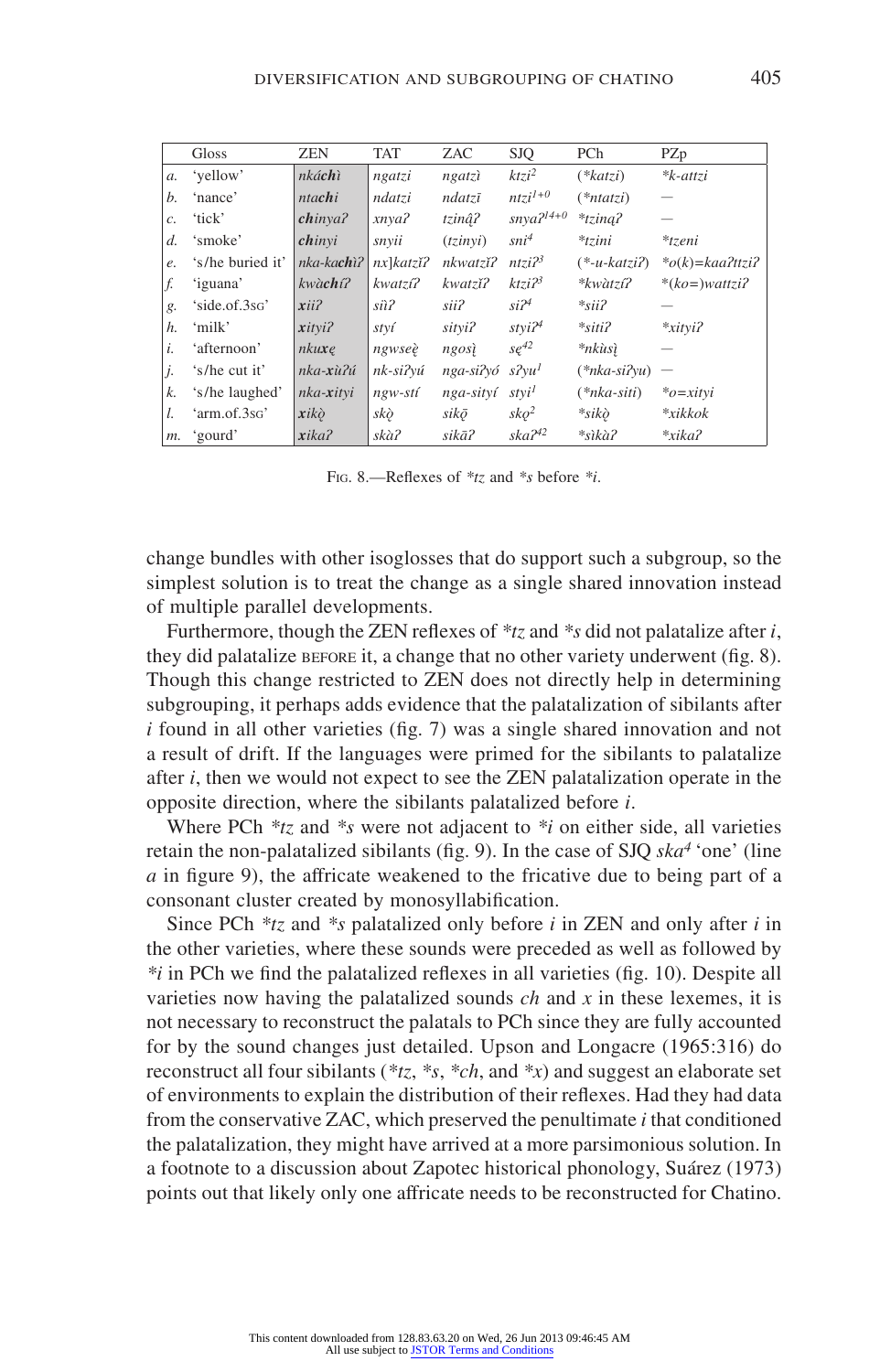|         | Gloss             | <b>ZEN</b>  | <b>TAT</b>              | ZAC                           | <b>SJQ</b>                    | PCh                    | PZp                     |
|---------|-------------------|-------------|-------------------------|-------------------------------|-------------------------------|------------------------|-------------------------|
|         | a. 'one' (number) | tzaka       | tzaka                   | tzaka                         | ska <sup>4</sup>              | $*$ tzaka              |                         |
| b.      | 'tongue.of.3sG'   | $lutze$ ?   | $ltz\acute{e}$ ?        | lotze <sub>2</sub>            | tze <sup>24</sup>             | $*lutze$ ?             | $*$ luu?tze?            |
| c.      | 'it got wet'      | $nku-tza$ ? |                         | $nkw-tza2$ ngo-tzā?           | ntza <sup>42</sup>            | *nkù-tzà?              | $*-atza(k)$             |
| d.      | 'it rotted'       | nkù-tzú?    | nkwtzŭ?                 | $ngo-tz\delta$ ?              | ntzu <sup>23</sup>            | *nkù-tzú?              | $*$ - $(y)$ uu $2tzu$ ? |
| $e_{i}$ | 'day'             | tzáà        | tzaa                    | tzaa                          | $tza^{4F}$                    | $(*tzaa)$              | $*_{tza}$               |
|         | 'warm'            | ti-katzò    | $x$ ] $k$ atz $\varphi$ | tikatzô                       | $n$ ]tz $o^{14+0}$            | *ti-katzò              |                         |
| g.      | 's/he opened it'  | nka-sàná    | nsla                    | nga-salá                      | sla <sup>1</sup>              | $(*nka-s-ala)$         | $*$ -ok=x-ala           |
| h.      | 's/he shelled it' | nka-súkwà?  | nskwá?                  | nga-sokwá? skwa? <sup>1</sup> |                               | *nka-sukwá? *-x-oo?kwa |                         |
| i.      | 'Juquila'         | sukù?wé     | sku?wẽ                  | sko?wě                        | $s^2$ <i>Nve</i> <sup>3</sup> | *sukù?wé               |                         |
| j.      | 'six'             | súkwa       | skwá                    | sokwa                         | skwa <sup>24</sup>            | *súkwa                 | *k-xoo?kkwa             |
| k.      | 'sand'            | yuse        | yusee                   | yosi                          | $se^{4F}$                     | $*_{VUSE}$             | $*vu-xi$                |

Fig. 9.—Reflexes of PCh *\*tz* and *\*s* not adjacent to *\*i*.

|             | Gloss                                                                               | <b>ZEN</b>     | <b>TAT</b>           | ZAC                             | SJO         | YAI                                       | PCh                                                                              | PZp                       |
|-------------|-------------------------------------------------------------------------------------|----------------|----------------------|---------------------------------|-------------|-------------------------------------------|----------------------------------------------------------------------------------|---------------------------|
|             | a. 'jaguar'                                                                         |                |                      | kwichí kwchí kwichí             |             | kchi <sup>3</sup> kwchi <sup>32</sup>     | $*$ <i>kwitzí</i>                                                                | $*kw = e e^2 t z i(k)$    |
|             | $b.$ 'quern'                                                                        | kichi          | kv <b>ch</b> í kichi |                                 |             | $k$ vchi <sup>4F</sup> kichi <sup>3</sup> | *kitzi                                                                           | *kii?ttzi                 |
|             | c. 'chick'                                                                          |                |                      |                                 |             |                                           | kichi? kychì? kichi? kchi? <sup>20</sup> kichi? <sup>21</sup> *(kitzi?) gloss? — |                           |
|             | $d.$ 'sweet'                                                                        | $t$ <i>ixi</i> | chii                 | tixi                            | $xi^4$      | $xi^3$                                    | $*$ tisi                                                                         | $*$ -ixxi                 |
| $e_{\cdot}$ | 'tomato'                                                                            |                |                      | nkwixí nguxî ngwixî $xi^{14+0}$ |             | $nwxi^{24}$                               | $*$ nkwisí                                                                       | $*$ <i>kwe</i> =ttyuuxxik |
|             | 'herb'                                                                              | kixè?          | kixè?                | kixì?                           | $kx$ i $22$ | $kxi^{23}$                                | $*kis$ i?                                                                        | $*ki2xxi2$                |
|             | g. 's/he laughs' nti-xityi n-xtyì ndi-xityi nxtyi <sup>20</sup> nxtyi <sup>21</sup> |                |                      |                                 |             |                                           | $(*nti-siti)$                                                                    | $*$ tyi=o=xityi           |

Fig. 10.—Reflexes of PCh *\*tz* and *\*s* preceded and followed by *\*i*.

In TAT, the palatalization of all of the alveolar consonants  $(t, n, l, tz,$  and  $s)$ has extended one step further. The conditioning environment has broadened to include the vowel *e*. In other words, the conditioning environment has changed from *i* to V [−back] (fig. 11). At the same time or later in TAT, the vowel *e* that conditioned the palatalization assimilated in height to the following vowel, becoming either [i] or [a]:

(2) Vowel harmony in TAT

\*
$$
e
$$
 >  $i / \_C V^{[+high]}$   
>  $a / \_C V^{[-high]}$ 

After the TAT vowel harmony change, most cases of penultimate /i/ were lost completely. The /s/ in the TAT reflex of *\*kw-èsà* 'weevil' (line *n* in figure 11) avoided palatalization due to a sporadic innovation in which the classifier *la-* replaced the classifier *kwi-*.

The data in figure 11 also show that penultimate *\*e* became *i* in ZAC, without vowel harmony, and antepenultimate \*e became a.<sup>14</sup> This change is

<sup>14</sup> There are cases where ZAC has *i* instead of *a* in what would appear to be antepenultimate syllables in verbs. In those cases, the verbs actually have an incorporated auxiliary prepound or they are a lexicalization of such a construction.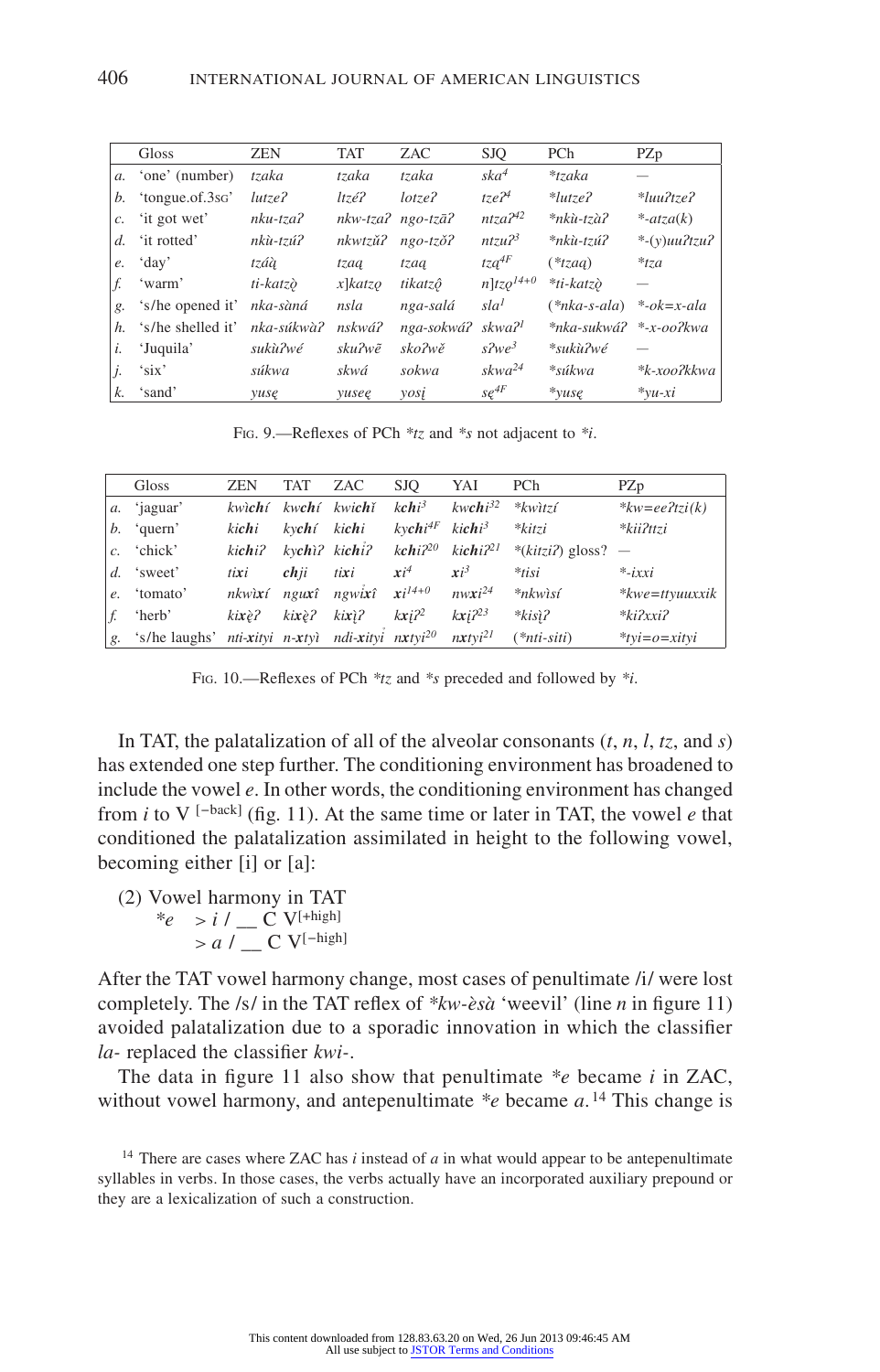|                 | Gloss                   | <b>ZEN</b>    | <b>TAT</b>       | ZAC                | <b>SJQ</b>               | PCh                                   | PZp                     |
|-----------------|-------------------------|---------------|------------------|--------------------|--------------------------|---------------------------------------|-------------------------|
| $\mathfrak{a}.$ | 'fish'                  | kwela         | kwalya           | kwila              | $kwla^{4F}$              | *kwela                                | $*kw = el la$           |
| b.              | 'hard', 'stiff'         | tikélà        | kalya            | tikĩla             | $t\frac{da^{32}}{2}$     | $(*ti-kela)$                          |                         |
| $\mathcal{C}$   | 'hee'                   | kweto         | kwtyo            | kwito              | $kto^4$                  | *kweto                                | $*kw=eson$              |
| d.              | 'tobacco'               | keta          | katya            | kita               | $kta^{4F}$               | *keta                                 | $*ke$ ?sa               |
| e.              | 's/he is burning it'    | nte-t-àké     | ndyakĭ           | ndataki            | $\overline{\phantom{0}}$ | $(*nte-t-ake)$                        |                         |
| f.              | 'flesh'                 | kwénà?        | kwanyá?          | kwiná?             | kna <sup>21</sup>        | *kwená?                               | $* kweel a?$            |
| g.              | 'caiman'                | kwe?na        | kwa?nva          | kwi?na             |                          | *kwe?na                               | $*kw = e$ ?nak          |
| h.              | 'blood'                 | tene          | tanyì            | tinē               | $ine^{42}$               | *tènè                                 | *tyene                  |
| i.              | 'tight'                 | tetza         | tacha            | titza?             | $tza^4$                  | $*$ tetza                             |                         |
| j.              | 's/he informed him/her' | $nkw$ -]etzà? | nd-]achá?        | ng-]itzǎ?          | $y$ -]tza $2^3$          | $(*-etza2)$                           |                         |
| k.              | 'pimple'                | kètzú?        | kchú?            | kitzŏ?             | ktzu23                   | *kètzú?                               | $*ke2tzu2$              |
| L.              | 'avocado'               | $li$ -sù      | kxuù             | kisò               | $ksu^2$                  | $*$ <i>k</i> / <i>l</i> -es $\dot{u}$ | $\sqrt[k]{k}$ /k/l-exxu |
| $m$ .           | 'net', 'mesh'           | kesu          | kxu              | kiso               | $ksu^{4F}$               | $*kesu$                               | *kexxok                 |
| $n$ .           | 'weevil'                | nkwesa        | $[a-]s\grave{a}$ | kwisaå             | $sa^{20}$                | $(*kw\text{-}esa)$                    |                         |
| $\mathcal{O}$ . | 'school'                | sukwelà       | skwalya          | xkwîlà             | $xla^{10}$               |                                       |                         |
| $p$ .           | 'peso'                  | pesū          | paxú             | $p\hat{i}x\hat{o}$ | $xu^{10}$                |                                       |                         |

Fig. 11.—Alveolar consonants after *\*e*.

different from, and therefore independent of, the change that affected penultimate  $e^{i\phi}$  in TAT. It is clear that the change of penultimate  $e^{i\phi} > i$  in ZAC postdated the PCh palatalization of alveolars after *\*i* since it would have fed it otherwise. SJQ has lost almost all penultimate syllable vowels, so the data in figure 11 provide no evidence of whether or not it underwent the change along with ZAC. I shall have more to say about this in the conclusion when we look again at all of the isoglosses and some of Boas's data. The final two lines of figure 11, 'school' and 'peso', are Spanish loans, and this shows that the changes involving penultimate *\*e* in TAT and ZAC both occurred after these words were borrowed—so less than about 500 years ago—unless the loans were adapted into Chatino so as to conform to the established patterns, invoking the changes retroactively.

To summarize the various palatalization changes: first of all, the PCh alveolars *\*t*, *\*n*, and *\*l* palatalized after *\*i.* Then, in TAT, ZAC, and SJQ, the alveolar sibilants *\*tz* and *\*s* also palatalized in that environment. Note that YAI, TEO, and Panixtlahuaca Chatino (Pride and Pride 2004), among all other documented varieties excluding ZEN, shared this innovation, though the data were not included for reasons of space. This palatalization of the sibilants was likely a shared innovation, which would suggest that all varieties except ZEN form an intermediate subgroup. In ZEN alone, *\*tz* and *\*s* palatalized before *i*; and in TAT alone, all five alveolar consonants palatalized after *e*. Figure 12 lists these changes, with the only likely subgroup-shared innovation shaded in gray.

**3.4. Metathesis.** Metathesis is often a sporadic change, affecting only one or a few words. Sporadic innovations are quite useful for subgrouping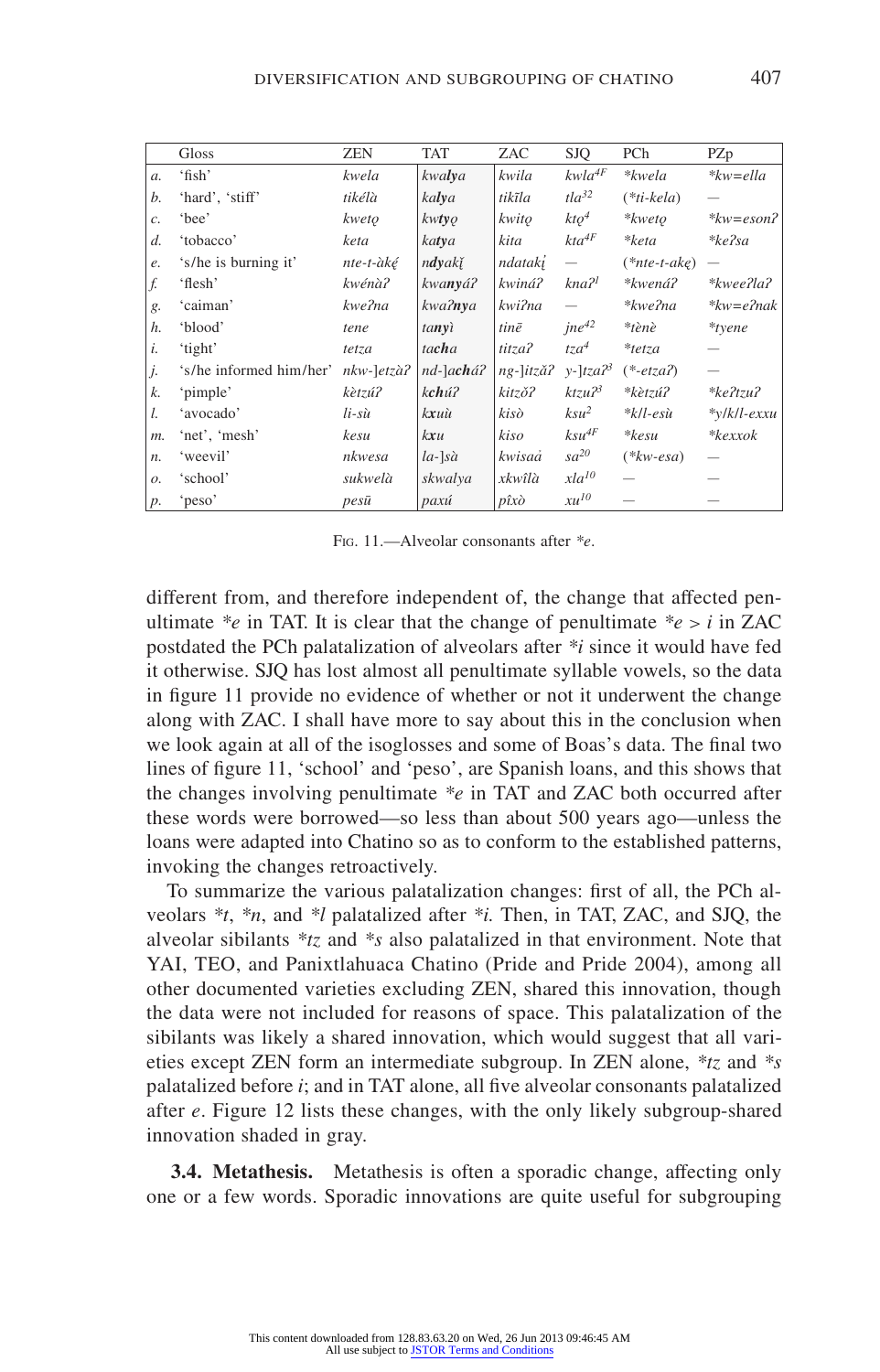|                                                            |              | ZEN TAT ZAC YAI SJQ TEO |  |  |
|------------------------------------------------------------|--------------|-------------------------|--|--|
| Alveolars $*_t$ , $*_n$ , and $*_l$ palatalize after $*_i$ | $\mathbf{X}$ | X X X X                 |  |  |
| Alveolar sibilants palatalize after <i>i</i>               |              | $X$ $X$ $X$ $X$ $X$     |  |  |
| Alveolar sibilants palatalize before <i>i</i>              |              |                         |  |  |
| All alveolars palatalize after e                           |              |                         |  |  |

Fig. 12.—Summary of Chatino palatalization changes.

|  |  |  | ZEN TAT ZAC SJO YAI TEO PCh PZp |                                                                                         |
|--|--|--|---------------------------------|-----------------------------------------------------------------------------------------|
|  |  |  |                                 | 'water' <i>ityà</i> itya ti?a ti?a <sup>4F</sup> ti?a <sup>3</sup> ty?a (*?ita) *n]issa |

Fig. 13.—Metathesis in the word for 'water'.

because if shared, they produce results that are unlikely to be due to drift or chance. Upson and Longacre (1965:315) point out that the *\*ʔ* and *\*t* of PCh \*?ita 'water' underwent metathesis in YAI. Since they included the Papabuco Zapotec data, they were able to determine that it was YAI that had innovated rather than ZEN and TAT. The varieties of ZAC, SJQ, and TEO underwent the metathesis along with YAI, making it a shared innovation among what Boas called the first dialect. Kaufman (1993) reconstructs PZp *\*nissa* 'water', of which all but the initial *n* is cognate to the Chatino forms (fig. 13).

ZEN and TAT have lost the initial glottal stop that was present in the PCh word for 'water', probably due to an earlier phonotactic restriction on glottal-stop-initial words. According to the available data from the conservative varieties of ZEN and ZAC, PCh had very few words of the shape *\*ʔVCV* like 'water'. In monosyllabic varieties, there are now many glottal-stop-initial words, but they are from PCh words of the shape  $*CV2(S)V$  (where  $S = SO$ norant glide or nasal) that have lost their initial *CV* sequence. The phonotactic restriction against *\*ʔVCV* words was probably the impetus that brought about the metathesis. No glottal-stop-initial words are found in Kaufman's Proto-Zapotec reconstructions, and the origin of the initial glottal in PCh *\*ʔita* 'water' remains unknown.

It should be mentioned that the word for 'water' has undergone metathesis in at least two varieties of Zapotec as well: *ínza* Lachixío (Western) (ISO code: zpl) (data from Sicoli 2007) and *inda* Sierra Juárez (Northern) (ISO code: zaa) (data from Nellis and Goodner de Nellis 1983); cf. PZp *\*nissa*. Given that these two types of Zapotec belong to separate Zapotec language areas and there are also two shapes for the word 'water' in Chatino, an alternate approach would be to reconstruct multiple forms for the word for 'water' in PZn. However, the Zapotec metathesis involves the sounds *i* and *n*, which do not correspond regularly to the *ʔ* and *t* in the Chatino metathesis, so one would need to posit more than two variants of the word for 'water' in PZn. To avoid this unnecessary complication, the simplest solution is to reconstruct one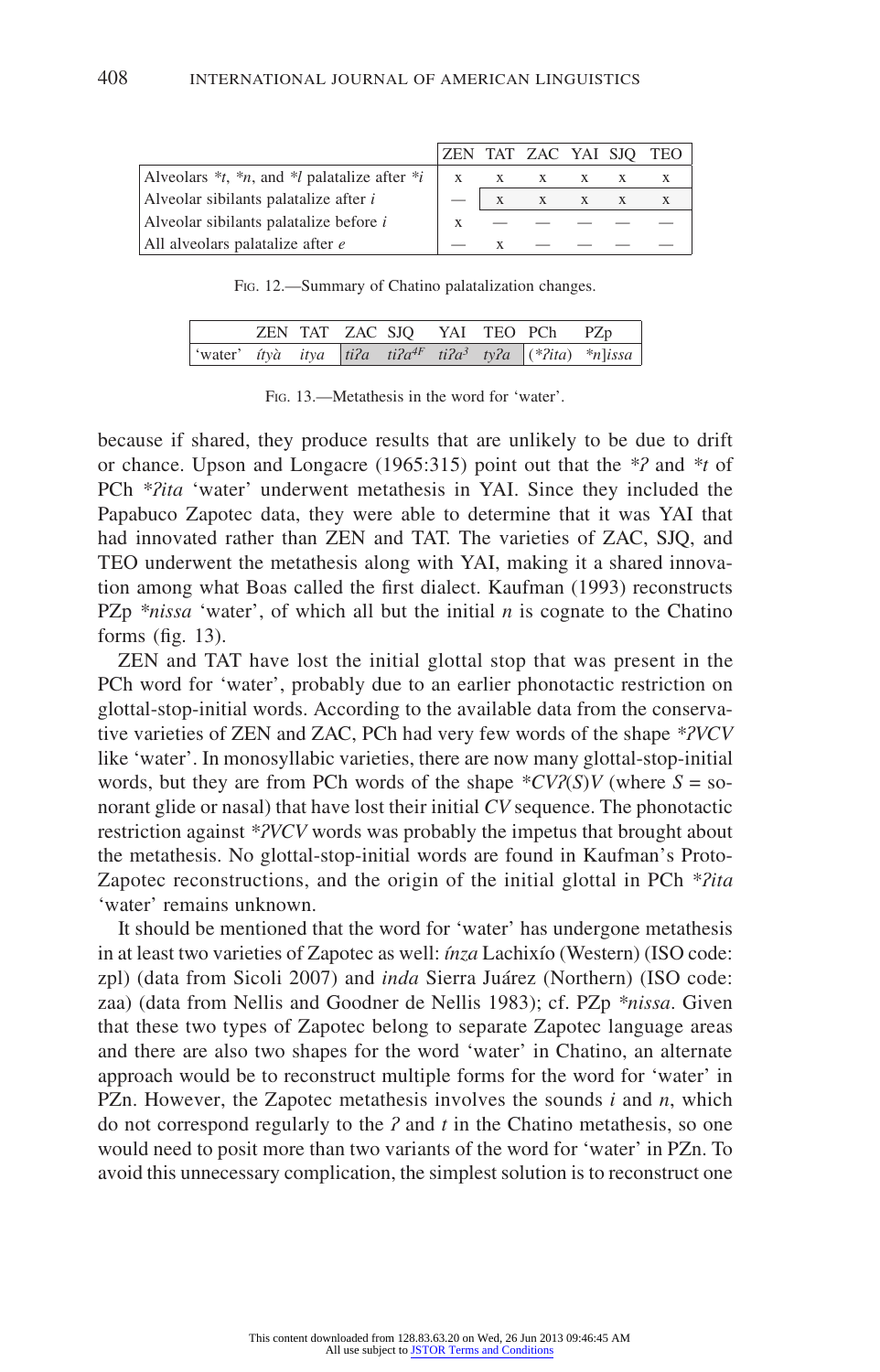|    | Gloss                     | <b>ZEN</b>           | <b>TAT</b>                      | ZAC    | <b>SJO</b>                                                        | YAI                                      | PCh                        | PZp                      |
|----|---------------------------|----------------------|---------------------------------|--------|-------------------------------------------------------------------|------------------------------------------|----------------------------|--------------------------|
|    | a. 'cacao'                |                      | ya ntuya? si?yù] ndyiya? ndoya? |        | $n \frac{d}{\nu} a^{\gamma}$                                      | $n$ tiya $23$                            | $*$ n-tuya?                | $*(kwe=)\sin^2ya$        |
|    | $b$ . 'bean'              | ntáà                 | ndaa                            | ndaa   | nda <sup>4F</sup>                                                 | nta <sup>3</sup>                         | $(*n$ -taa)                | * $(kwe=)sa:7$           |
|    | $c.$ 'turtle'             | n koo                | nko                             |        | $ng\hat{\rho} \sim k\hat{\varrho}$ $nk\rho^{14+0} \sim ko^{14+0}$ | $n$ jku <sup>24</sup> ~ ku <sup>24</sup> | *(n)- $k(o)$ o —           |                          |
|    | $d.$ 'maize'              | $n$ tzukwà $\lambda$ | $n$ skwà $\lambda$              |        | $ndzokw\hat{a}$ ? $ntzkwa$ ?                                      | $n$ skwa $2^{24}$                        | $*_n$ -sukwà? $*_x$ -okwa? |                          |
| e. | 'plum'                    | ntzátè               | ntzaté                          | ndzati | $st e^{4F}$                                                       | nsti <sup>3</sup>                        | $(*n-tzate)$               | $\overline{\phantom{0}}$ |
|    | 'soot'                    | ntana                | ntanà                           | ndana  | vna <sup>2</sup>                                                  | $na^3$                                   | $(*n$ -lana                | *lana                    |
| g. | 'fresh corn' <i>nta?a</i> |                      | nda?a                           | nda?a  | $nt2a^{4F}$                                                       | nt2a <sup>3</sup>                        | $*n-ta2a$                  | $*$ se?a                 |

Fig. 14.—Nasal accretion on nouns in PCh.

PZn form with two variant initial segments *\*ʔ/n-issa*. This is quite common in Zapotecan languages, as seen in PZp *\*y/k/l-exxu* 'avocado' (see line *l* in figure 11 in **3.3** above) and in the Chatino cognates meaning 'weevil' (line *n* in figure 11), where we find *la-* in TAT and *kwi-* in ZAC.

**4. Morphological changes.** Three types of morphological change useful for subgrouping Chatino languages are presented here: sporadic accretion of initial nasal consonants on nouns, the formation of a new compound meaning 'face', and a change in causative derivation for the verb meaning 'to stay' or 'to be left'.

**4.1. Nasal accretion on nouns.** Many Chatino nouns have a nasal consonant accreted onto their initial consonant. The occurrence of the nasal is not predictable; some of the nouns that have it are animal names, others are plants, and others are neither. 15 Some lexemes can be reconstructed to PCh with the nasal since all varieties have it, as in figure 14. Note also that  $*l > t / n$ .

In some cognate sets, only one variety has the nasal; and in still other cases, some but not all varieties have the accreted sound. Therefore, the addition of nasals to nouns began in PCh and has continued probably up to the present. Since each instance of the change happens sporadically, a nasal found on a particular lexeme in a subset of varieties must reflect either a shared change during a period of common development, diffusion between varieties, or chance independent innovation. Figure 15 lists some nouns where the accreted nasal occurs on various subsets of Chatino varieties.

The first two lines of figure 15 show that SJQ alone innovated nasal accretion in the words meaning 'yesterday' and 'leaf'. The next four lines are cases where ZEN alone has the nasal. Both ZEN and TEO have a nasal on

<sup>15</sup> There are also nasals that have accreted onto verbs and adjectives, but they are not from the same source as the nasals on nouns. All verbal aspect/mood inflectional prefixes except for the potential mood prefixes and the *y-* completive prefix have accreted nasals (Campbell 2011*a*). Kaufman (1987) suggests that they may have come from the POM adverb *\*na* 'now'. Nasals are found on many adjectives as well, but most of those were ultimately derived from verbs by the stative aspect prefix: PCh *\*n-*, PZp \**na=*.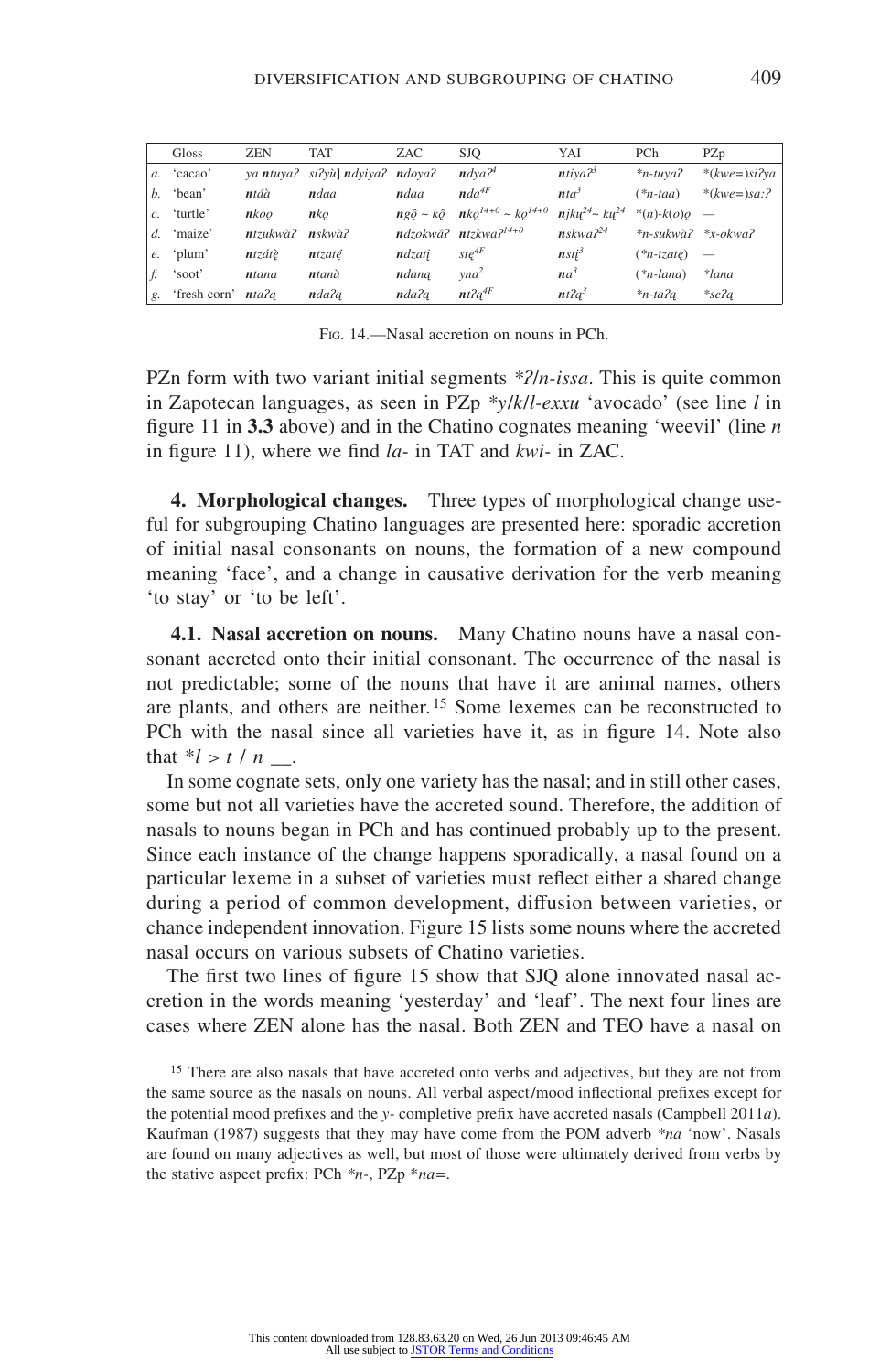|       | Gloss          | <b>ZEN</b>    | <b>TAT</b>       | ZAC             | <b>SJO</b>                | YAI                 | <b>TEO</b>            | PCh               | PZp           |
|-------|----------------|---------------|------------------|-----------------|---------------------------|---------------------|-----------------------|-------------------|---------------|
| $a$ . | 'yesterday'    | là]ká         | kaá              | la]kă           | $nka^3$                   | kaa <sup>32</sup>   | ka <sup>23</sup>      | *kàá              | $*nq:$ ?ka(k) |
| b.    | 'leaf'         | laka?         | laka?            | laka?           | $nka^{24F}$               | ka <sup>23</sup>    | ka <sup>23</sup>      | *laka?            | *llaka?       |
| c.    | 'worm'         | $n$ kunù?     | konò?            | konò?           | kno <sup>2</sup>          | $k$ wnu $2^{23}$    | kno <sup>34</sup>     | $*kunò?$          |               |
| d.    | 'fruit'/'seed' | nchì?vú       | si?vù            | si?vó           | $s^2vu^2$                 |                     |                       | $(*si2vu)$        |               |
| e.    | 'ring'         | $nkw$ i $i$ ? | kwii?            | kwiì?           | $kwi2^{14+0}$             | kwii2 <sup>24</sup> |                       | $(*kwii2)$        |               |
| f.    | 'tooth'        | nte?va        | la?va            | li?va           | $ke$ -]l?ya <sup>4</sup>  | $l2ya^3$            | $l$ ?ya <sup>23</sup> | *le?va            | $*(I)$ le?va  |
| g.    | 'weevil'       | nkwesa        | $[a-]s\grave{a}$ | kwisaå          | $sa^{20}$                 | $kwsa^{43}$         | $msaa^2$              | $(*kw-esa)$       |               |
| h.    | 'wart'         | kwinyo?       | ngwivo?          | $ngwin\hat{o}2$ | $1jyQ^{2l4+0}$            | $p$ yų $2^{24}$     | $k$ yo? <sup>23</sup> | $*kwivo?$         |               |
| i.    | 'wax'          | nkinya?       | nginya?          | (kinya2)        | $k$ nva $2^4$ 'earwax'    | kinya? <sup>3</sup> |                       | *kina?            | *kina?        |
| j.    | 'Piper sp.'    | yuwa?         | vuwaa?           | ndzowaâ?        | $ntzwa^{2l4+0}$           | nzwa <sup>24</sup>  | ndzwa <sup>2</sup>    | *vuwaa?           |               |
| k.    | 'goosefoot'    | kweje         | nkwie            | ngweje          | $wje^{4F} \sim je^{4F}$   | nkwje <sup>3</sup>  | $n$ gwje <sup>2</sup> | $*$ <i>kweje</i>  | *kwette       |
| l.    | 'spider'       | kwiyu?        | $ngwyu$ ?        | $n$ gwiyò?      | $wvu^{24F} \sim vu^{24F}$ | wyu? <sup>3</sup>   | $mb$ yu $2^{34}$      | $*$ <i>kwiyu?</i> | $*kw = evu$ ? |

Fig. 15.—Nasal accretion on nouns in subsets of Chatino varieties.

'weevil' (line *g*), and only ZAC and TAT have one in 'wart' (line *h*). The word for 'wax' (line *i*) has the nasal in ZEN and TAT exclusively. ZAC, SJQ, YAI, and TEO have nasals on their reflexes of PCh *\*yuwaaʔ*, 'Piper sp.' (Spanish *hierba santa*) (line *j*), which would support the existence of a subgroup corresponding to Boas's first dialect. Finally, the reflexes of *\*kweje* 'goosefoot' (*Chenopodium ambrosioides*) and *\*kwiyuʔ* 'spider' present a more complex picture. TAT, ZAC, YAI, and TEO have the nasal on the former, and only TAT, ZAC, and TEO have it on the latter. However, it is possible that both SJQ and YAI once had nasals in both of these cases but have since lost them through onset consonant cluster simplification following monosyllabification. 16 It would not be surprising that, if this were to happen, it would be in cases like these where the nasal would have come into contact with continuants that have minimal air flow obstruction such as *j* ([h]) and *w*. If this were the case, nasal accretion on 'goosefoot' and 'spider' would be innovations shared by all varieties except for ZEN; I take this up again in the conclusions.

The most likely source of the accreted nasals is a reduced form of the definite/specific article *na*, which is still found in ZEN, as shown preceding the word 'ivy' in  $(3)$ , which itself has an accreted nasal.<sup>17</sup>

(3) ZEN

*nkwi-tzoʔo=yu lóʔò na nchíyàʔ joʔò=ó nu*  $cpt.get. high = 3sG.M$  RN.with ART ivy sacred=DEM NOM *nkay-oʔò=yu*  cpl-drink=3sg.m

'he got high from the sacred ivy that he drank'

<sup>16</sup> Though a detailed study of how consonant clusters have been reduced in SJQ and YAI remains to be done, cluster simplification can be seen in cognate sets such as: ZEN *kwana*, SJQ *kna4F* 'mirror' (loss of labialization on the velar stop); ZEN *kwiʔyù*, SJQ *ʔyu2* 'flea' (loss of the entire labialized velar); ZEN *yusę*, SJQ  $se^{4F}$  'sand' (loss of the glide); and many others.

<sup>17</sup> Abbreviations are as follows:  $CPL =$  completive aspect,  $RN =$  relational noun,  $ART =$  article,  $bem =$  demonstrative,  $nom = nominalizer$ .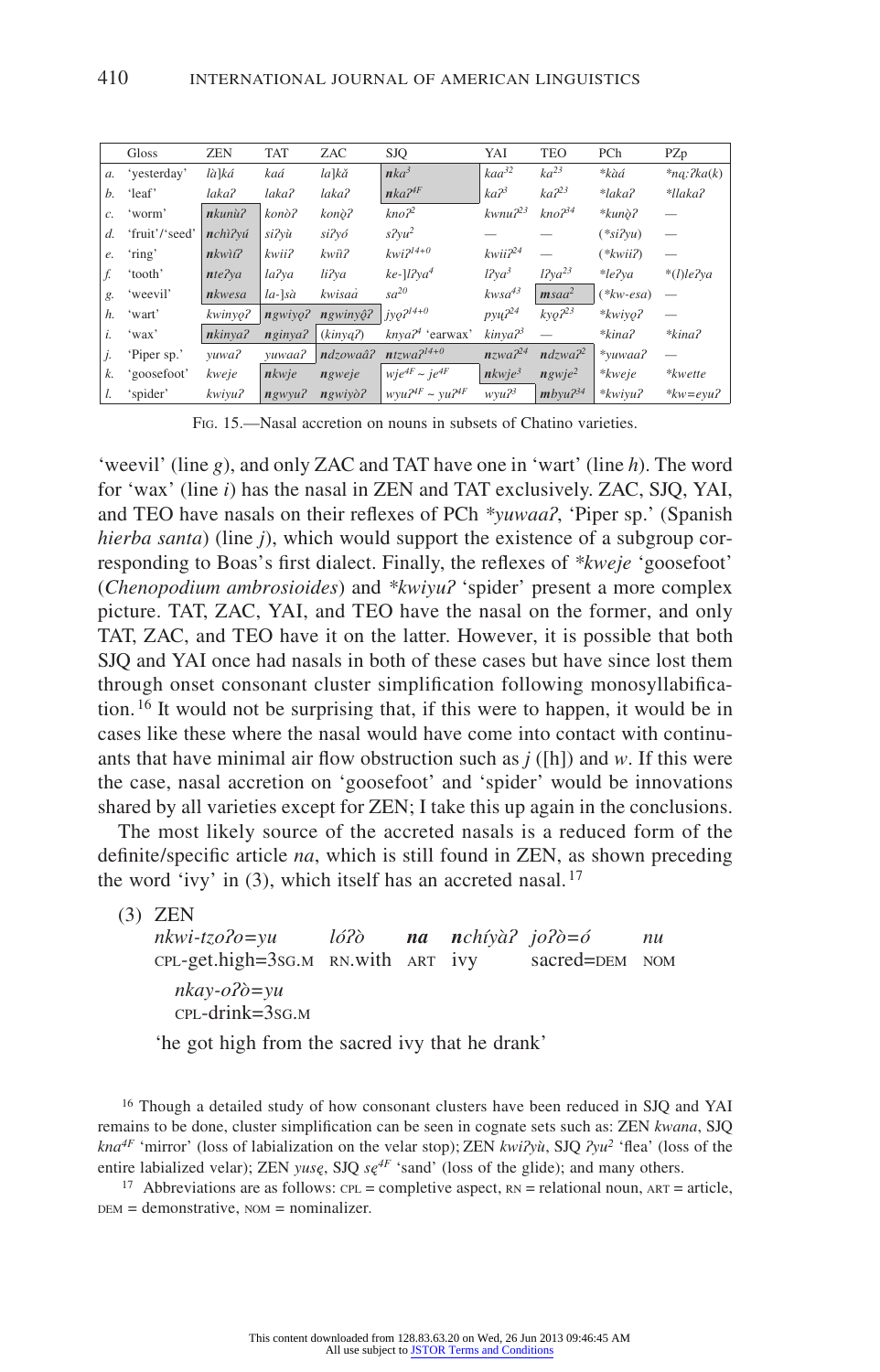| Gloss                   | ZEN  | <b>TAT</b> | ZAC                        | <b>SJO</b>          | YAI              | TEO PCh                  |              | PZ <sub>D</sub>                                                                                                            |
|-------------------------|------|------------|----------------------------|---------------------|------------------|--------------------------|--------------|----------------------------------------------------------------------------------------------------------------------------|
| face.of.3sg' ntoo       |      | kloo       | $ta$ -loó tlo <sup>1</sup> |                     | tlo <sup>1</sup> | $t \cdot l \cdot o^{31}$ | $  *  _{OO}$ | $*lawo$                                                                                                                    |
| on top of               | ntoo | loo        | loo                        | $I_0$ <sup>4F</sup> | lo <sup>3</sup>  | $\log^{23}$ * $\log$     |              | $*lawo$                                                                                                                    |
| $e$ ye.of.3s $\sigma$ ' |      |            |                            |                     |                  |                          |              | (kee) ntoo si?yù kloo ki-loo s?yu <sup>2</sup> tlo <sup>1</sup> ki-loo <sup>3</sup> jlo <sup>23</sup> *kee loo *keyek lawo |

This definite/specific article is not documented in other Chatino varieties, so if it is the source of the accreted nasal on nouns, it has since been lost in all varieties other than ZEN. It is possible that in some cases, the nasal prefix has spread via analogy after being established on some nouns in one variety or another. In that way, it may continue to come about even in varieties that no longer have the pre-nominal article.

**4.2. The word 'face'.** Zapotecan and other Otomanguean languages use body-part terms to encode spatial relations (Brugman 1981, MacLaury 1989, Lillehaugen 2006, and Pérez Báez 2012). In PCh, *\*loo* 'face.of.3sg' was an intimately possessed body-part term that also functioned as a relational noun meaning 'on top of, on the top surface of' or 'in front of'. The PCh word for 'eye' was *\*kee loo*, literally 'stone of face', cognate with PZp *\*keyek lawo* of the same composition and meaning.

The only change in these lexemes that has occurred in ZEN is that PCh *\*loo* 'face' is another example of a noun that has had a nasal consonant accreted onto it, yielding ZEN *ntoo*. The relational noun 'on top of' 'in front of' likewise has the accreted nasal in ZEN. The other varieties do not have the nasal, but they have all undergone a shared innovation whereby 'face' is now a compound while the relational noun derived from it remains simplex. The prepounded element on 'face' has the form *ta-* in ZAC and has lost the vowel in the other varieties. The *t* of this element has become *k* in TAT due to a regular dissimilation change:  $t > k / l$  (Sullivant 2011). The source of the prepound *\*ta-* is not yet determined. Figure 16 shows these lexemes, with the shared innovation shaded.

As figure 16 illustrates, the word for 'eye' varies as well. In ZAC and YAI, the vowel in the initial part, from PCh *\*kee* 'stone', has shortened and changed in quality to *i*, as expected due to the penultimate  $e^*e > i$  change. Unless one looks at comparative data, this element would no longer appear to be transparently descended from 'stone' as it remains in ZEN. In TAT and SJQ, 'eye' is expressed by compounds whose literal meaning is 'seed of face', containing reflexes of PCh *\*siʔyu* 'seed/fruit' followed by their now compound words for 'face'. The complex lexeme 'seed of face' meaning 'eye' is one of the common Mesoamerican linguistic area calques mentioned by Campbell, Kaufman, and Smith Stark (1986), though not of pan-Mesoamerican distribution. As such, it is likely that the TAT and SJQ 'seed of face' lexemes reflect a variational form going back to PCh that coexisted with 'stone of face', and it therefore seems quite unlikely to be a shared innovation among TAT and SJQ.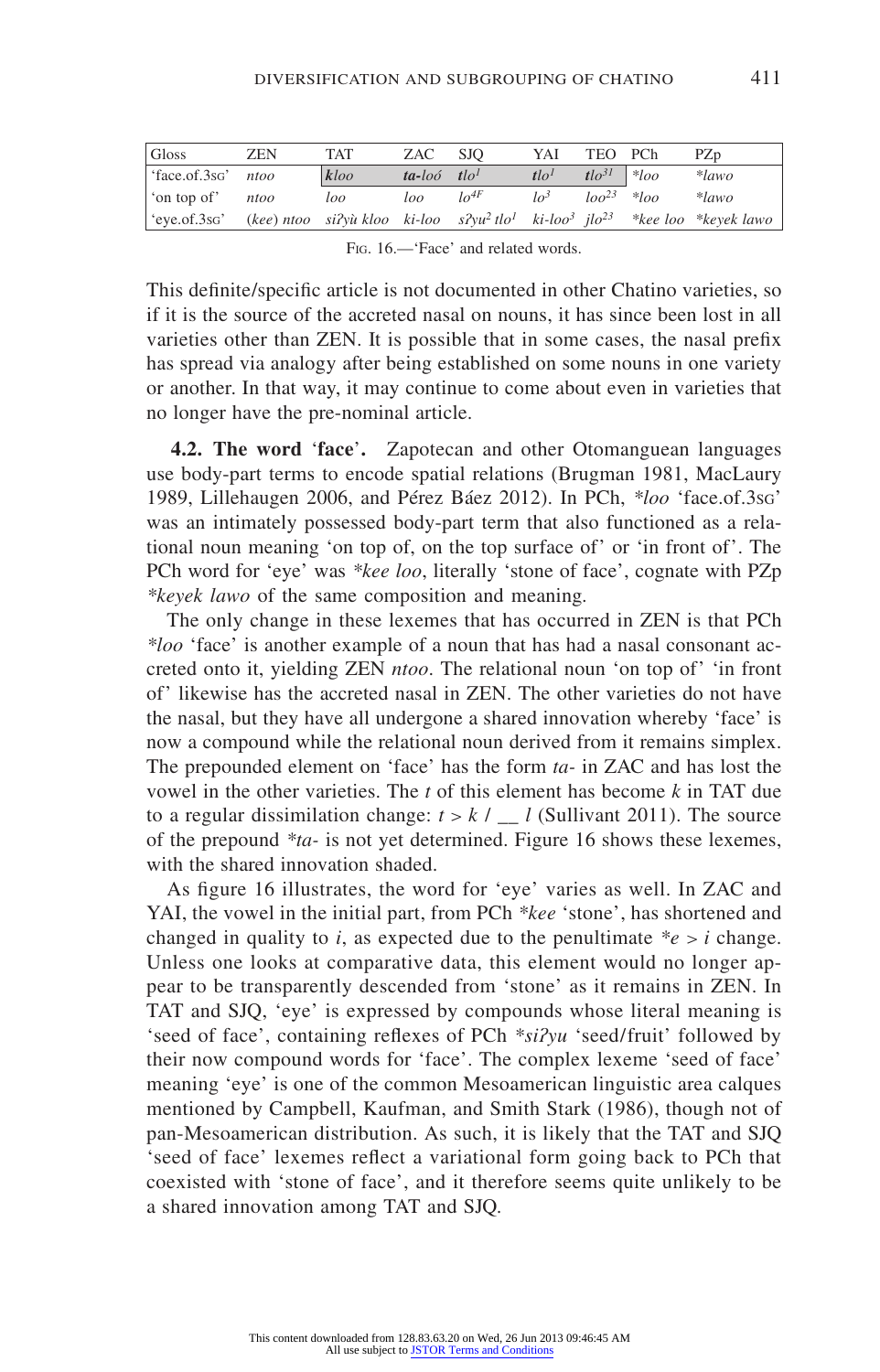| Gloss                                                                                                           | ZEN. | TAT ZAC SJO YAI PCh |  | PZ <sub>p</sub> |
|-----------------------------------------------------------------------------------------------------------------|------|---------------------|--|-----------------|
| $\frac{1}{2}$ 'she/he/it will stay' ch-ano tyanú k-y-anó kno <sup>l</sup> kinu <sup>l *</sup> k-y-anó *-y-alana |      |                     |  |                 |
| 's/he will leave it' k-u-t-ano xtyanú x-anó xno <sup>20</sup> xnu <sup>1</sup> *k-u-t-ano *-ok=s-a:?nna         |      |                     |  |                 |

Fig. 17.—Shift of the verb 'to leave it' to the *xi-* causative alternation.

**4.3. Derivational change in the verb 'to leave it'.** There are several causative derivations in Chatino. The most widespread is the *u-* causative, in which a causative verb stem is derived from an inactive or intransitive root/ stem by the prefix *u-* (Campbell 2011*a*). This pattern is well preserved in ZEN and ZAC, but monosyllabified varieties have almost completely lost it since the causative *u-* vowel was not in the prominent (i.e., final) syllable of the word. The causative *u-* has cognates in conservative varieties of Zapotec that are descended from PZp  $*o(k)=$ , so it is older than PCh. The second most widespread causative derivation is the *xi-* causative alternation (ZEN *è-*), which operates on a different class of verbs from the *u-* causative. The *xi-* causative derives causative verbs from unergative intransitive verbs and a few transitive verbs. In Otomanguean languages, it is typical for causatives to be auxiliary verbs or originate in auxiliary constructions (Kaufman 1987). The *xi-* causative began as an auxiliary but has since reduced to a prefix in innovative varieties.

There is one clear case where a verb that originally only participated in the *u-* causative alternation switched to participate exclusively in the *xi-* causative alternation. This sporadic change occurred in all varieties except for ZEN. Figure 17 shows this verb, 'to leave it', below its intransitive alternant 'to stay', 'to be left'.

It is clear in figure 17 that the PZ<sub>p</sub> reconstruction shares the same structure as its ZEN cognate, even though the final vowel of the root does not correspond as expected. The PZp causative  $*o(k)$ = corresponds to the ZEN *u*- causative prefix, and the PZp \**s-* prefix is cognate with the ZEN transitivizer prefix *t-*. The shift of the verb 'to leave it' from the *u-* causative to the *xi-* causative was therefore likely a shared innovation in all Chatino varieties except for ZEN. The change may have come about as a result of a subtle shift in the lexical semantics of the intransitive counterpart verb. In ZEN, and perhaps PZp, the verb's most basic sense is/was that of an inactive verb 'to be left' or 'to remain', while in the other Chatino varieties its basic sense may be that of an active verb or volitional action, as in 's/he stayed'. A semantic shift like this could trigger the morphological change, since the *xi-* causative applies to active intransitive verbs.

**5. Semantic and lexical changes.** In this section, semantic shifts that illustrate shared innovations are discussed in words involving the meanings 'rope', 'to sleep', and 'to get lost'. Finally, a couple of Chatino words of Mixtec origin are identified and discussed, though they end up not shedding any light on Chatino subgrouping.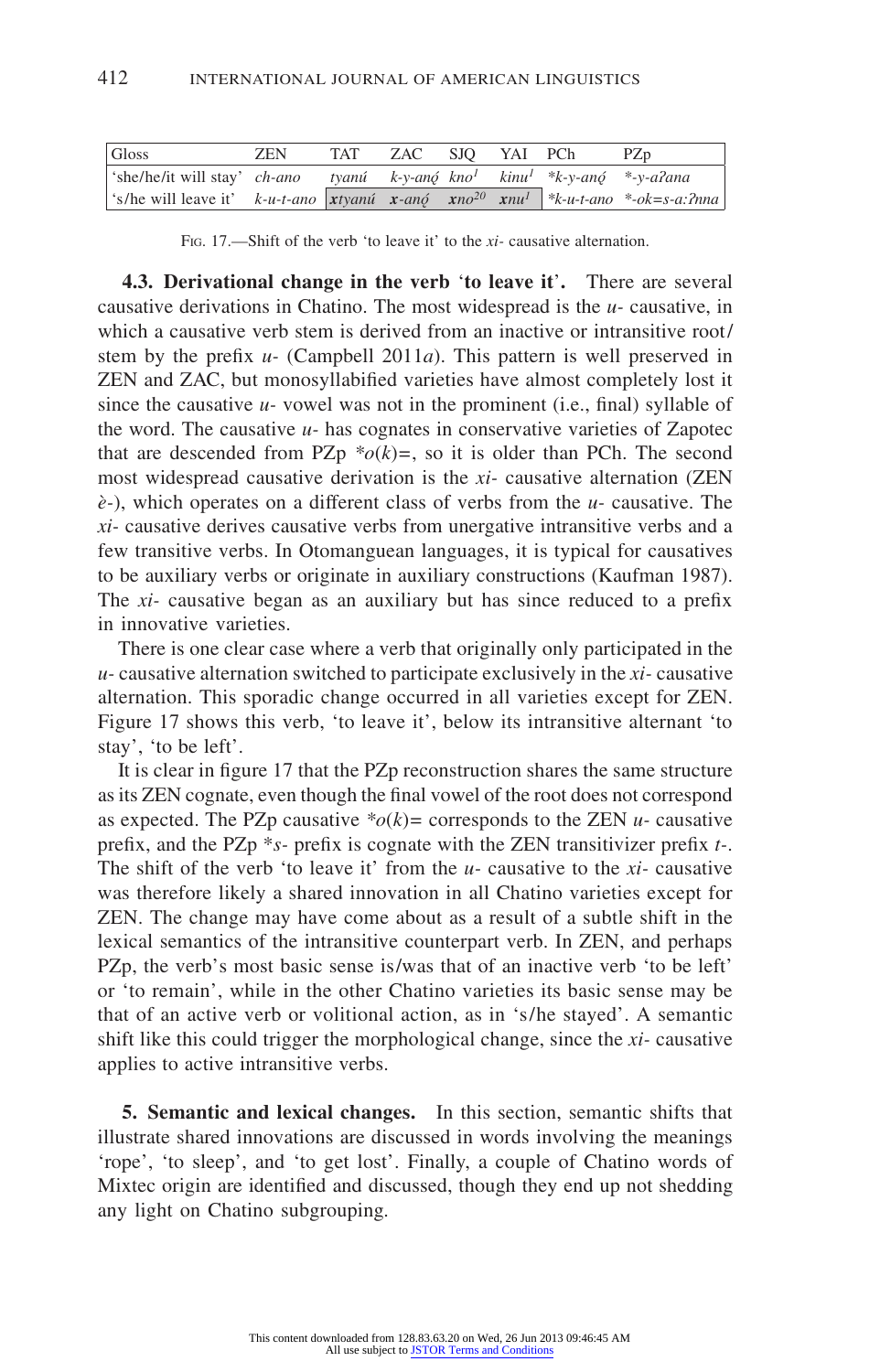| Gloss                                                      |      | ZEN TAT ZAC SJO |                                         |  | YAI TEO PCh PZp                              |                                           |
|------------------------------------------------------------|------|-----------------|-----------------------------------------|--|----------------------------------------------|-------------------------------------------|
| 'thread' $j\hat{u}\hat{u}$ juų $j\hat{u}$ juų $j\hat{u}^3$ |      |                 |                                         |  | $j\mu^l$ $ju\mu^{3l}$ (* $ju\mu$ ) * $to(?)$ |                                           |
| $ $ 'rope' $ j\hat{u}\hat{u} $                             |      |                 | $j\mu\tilde{\mu}$ $lot\tilde{t}$ $ti^3$ |  |                                              | $\int t i^{32} t i^{13}  (*juu)  * to(?)$ |
| vine'                                                      | lùtí |                 | $(lti)$ $loti$ $ti^3 kxi^2$ $ti^{32}$ - |  |                                              | *lùtí *luttyi                             |

Fig. 18.—Chatino words for 'thread', 'rope', and 'vine'.

**5.1. Chatino words for 'rope' and 'vine'.** Kaufman (1993) reconstructs PZp *\*to*(*ʔ*) 'string/thread/rope' and *\*luttyi* 'vine', and all documented varieties of Chatino retain cognates of both. The ZEN and TAT cognates have the same semantics as in PZp and, therefore, Kaufman's reconstructions for these two lexemes and their meanings can be pushed back to Proto-Zapotecan. However, in ZAC, SJQ, YAI, and TEO, the meanings of the reflexes of the original word for 'vine' have widened to include 'rope', while the original term for 'rope/thread' has narrowed in meaning to just 'thread'. This semantic shift was most likely a shared innovation particular to Boas's first grouping (Eastern Chatino) (fig. 18). In SJQ, the modifier *kxįʔ2* 'wild' is added to disambiguate 'vine' from 'rope', which shows that the more basic sense of the lexeme in that variety is now in fact 'rope'.

**5.2. Semantic shift in the verb 'to lie down'.** The ZEN verb *-yatę* 'to sleep' has no Chatino cognates, but excluding the stem-initial *y* (perhaps an accretion of the intransitivizer prefix *y-*) it is cognate with PZp *-assi* 'to sleep'. The verbs that mean 'to sleep' in all other Chatino varieties are cognate to the PZp verb *\*-aʔttaʔ* 'to lie down'. Therefore, all varieties except ZEN underwent a common innovation in which the PCh verb 'to lie down' shifted to mean 'to sleep' and the original verb meaning 'to sleep' was lost. Figure 19 shows the verbs meaning 'to sleep' inflected for potential mood (POT), habitual aspect (HAB), and completive aspect (CPL), with the innovation shaded in gray.

Since the verb that now means 'to sleep' in all Chatino varieties besides ZEN is cognate with PZp *\*-aʔttaʔ* 'to lie down', this verb was certainly found in PCh. It can be reconstructed as *\*-àjáʔ* 'to lie down'. Even though the verb was lost in ZEN, the ZEN adjective *kwaja?* 'semi-flat' may contain the same root.<sup>18</sup>

**5.3. Shift involving the verb 'to get lost'.** Another semantic shift that is shared by all Chatino varieties except for ZEN is apparent when comparing the verbs that mean 'to get lost'. The ZEN verb *-líjì* 'to get lost' is cognate with PZp *\*-nnitti* 'to be lost'. The other Chatino varieties do not retain cognates of this verb but instead express the meaning 'to get lost', with reflexes of a PCh verb whose phonological form was *\*-kùnáʔ* or *\*-kunáʔ*. 19 The ZEN reflex of this verb is *-kùnáʔ* 'to get thrown out (as in

<sup>19</sup> Though only ZEN retains a reflex of the original intransitive verb meaning 'to get lost' (*\*-liji*), its counterpart transitive verb still exists in all varieties, and it is a *u-* causative derived

<sup>&</sup>lt;sup>18</sup> This adjective is used for things that are not spherical and not very flat but somewhere in between, such as a mattress, a book, a guitar (*sèné kwajaʔ*), a thick board, or a person lying down.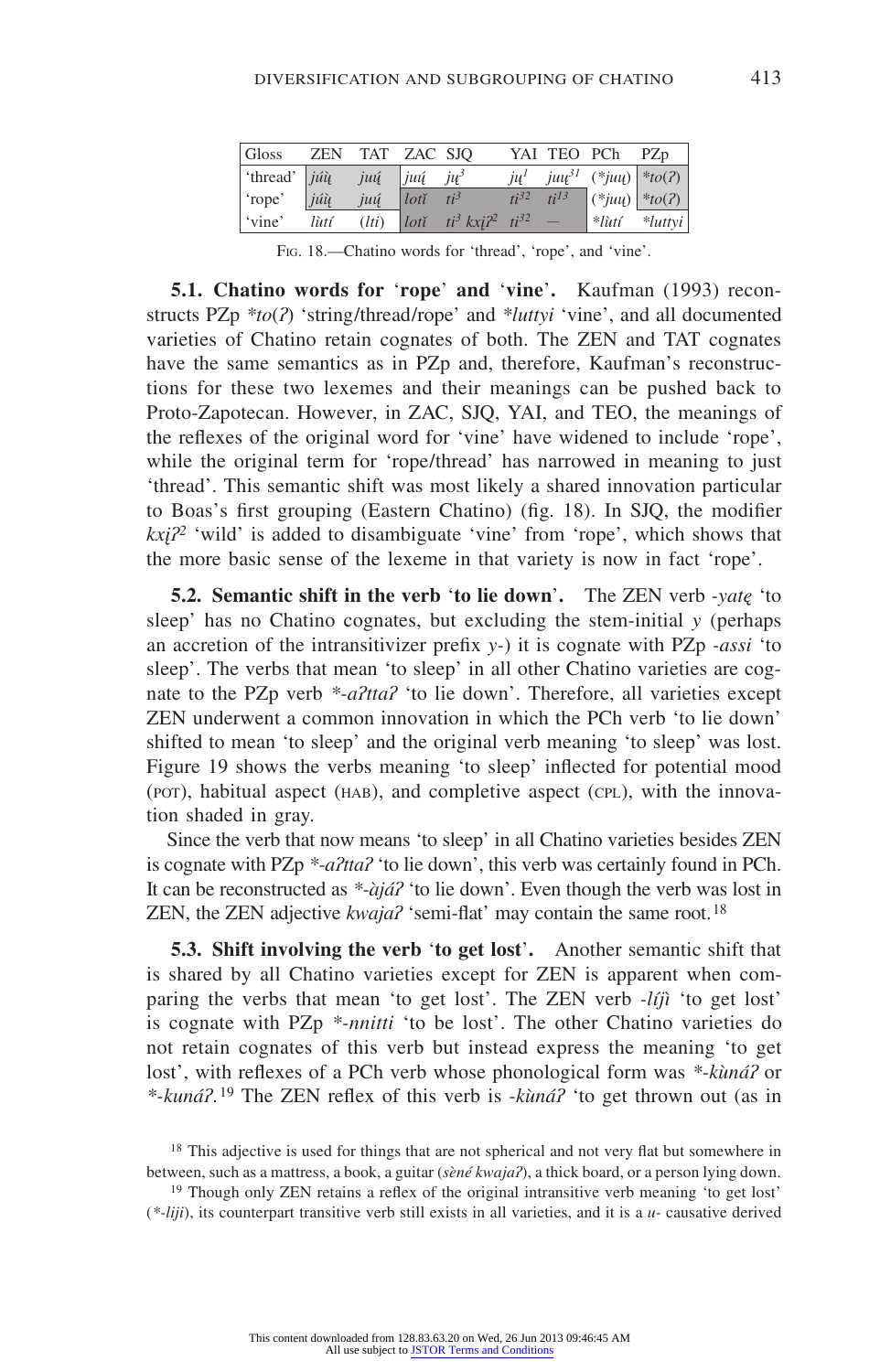| ZEN | <b>TAT</b> | ZAC | SJO.                                                  | YAI        | TEO          | PCh                                                                                                        | PZp          |
|-----|------------|-----|-------------------------------------------------------|------------|--------------|------------------------------------------------------------------------------------------------------------|--------------|
|     |            |     | POT $k$ -yatę   $k$ -aja? $k$ -ajâ? $kj$ a $2^{14+0}$ | $kia^{24}$ | $kia2^{2+0}$ | $\  * k \cdot (y)$ ati                                                                                     | $*_{k=assi}$ |
|     |            |     |                                                       |            |              | HAB nt-yatę nty-ja? ndi-jyâ? ntyja? <sup>14+0</sup> ntija? <sup>24</sup> ntjya? <sup>2+0</sup> *nti-(y)atį | $*$ tyi=assi |
|     |            |     | CPL $nk$ -yatę   $nkw$ -já? y-ajǎ? yja? <sup>3</sup>  | $via^{32}$ | $via^{231}$  | $\ast nk(u)$ -(y)ati $\ast ko = assi$                                                                      |              |

Fig. 19.—Verbs meaning 'to sleep'.

| Gloss                                                                                            | ZEN | <b>TAT</b> | ZAC SJQ YAI PCh PZp |  |  |
|--------------------------------------------------------------------------------------------------|-----|------------|---------------------|--|--|
| 'to get lost' nku-líjì   n-guná? n-goná? jna? <sup>1</sup> nwna? <sup>1</sup>   (*-liji) *nnitti |     |            |                     |  |  |

Fig. 20.—Verbs meaning 'to get lost'.

trash)'. No Zapotec cognates are definitively identified for this verb yet, so a PCh gloss will not be proposed here, though it may have been the same as it is now in ZEN. 20 The verbs meaning 'to get lost' are given in figure 20, with the semantic shift innovation highlighted in gray.

The shift in meaning of the reflex of PCh *\*-kùnáʔ*/*-kunáʔ* to mean 'to get lost' and the accompanying loss of the original verb with that meaning (*\*-liji*) reflect a shared innovation among all varieties barring ZEN.

**5.4. Lexemes of Mixtec origin.** In the Chatino data gathered in recent years, several words have appeared to be Mixtec loans, particularly in ZEN and TAT, the varieties that currently border the Coastal Mixtec area. Of these possible borrowings, two can be identified as such with a good degree of certainty: 'toad' in TAT and ZAC, and 'squirrel' in ZEN and TAT. 21 Under further examination, it becomes evident that neither of these borrowings were shared innovations among these subsets of Chatino varieties and, therefore, they do not shed any light on the history of Chatino diversification.

Josserand (1982) reconstructs Proto-Mixtec (PMx) *\*laʔwa* 'frog', whose Coastal Mixtec reflexes mostly begin in /s/ rather than /l/, consistent with regular sound changes. This was borrowed from a Coastal Mixtec variety into

verb. In ZEN, the transitive verb means 'to lack it' and 'to waste it'; in TAT, SJQ, and YAI, it means 'to lack it' and 'to spend it'; and in ZAC, it means 'to lose it' and 'to spend it'. Kaufman does not reconstruct the transitive verb for PZp, but it existed even as early as PZn because it is found in Juchitán Central Zapotec, where it is also a *u-* causative verb: *-u-niti* 'to lose it', 'to lack it' (datum from Pérez Báez and Kaufman 1995–2011).

<sup>20</sup> The Sierra Juárez Northern Zapotec verb *-rúʔná* 'to get thrown out' (datum from Nellis and Goodner de Nellis 1983) may be cognate in all but the initial consonant. In this variety of Zapotec, *r* regularly corresponds to Chatino *t* and not to *k* as found in the Chatino verbs. Nevertheless, initial consonant alternations often develop through the accretion of reduced morphological elements in these languages, as already discussed.

<sup>21</sup> ZEN *nkolò* and TAT *koloʔ* 'turkey' resemble the Mixtec word for 'turkey', but they are likely onomatopoeic, so it is not possible to make a strong case for borrowing from Mixtec or even cognacy between the ZEN and TAT forms.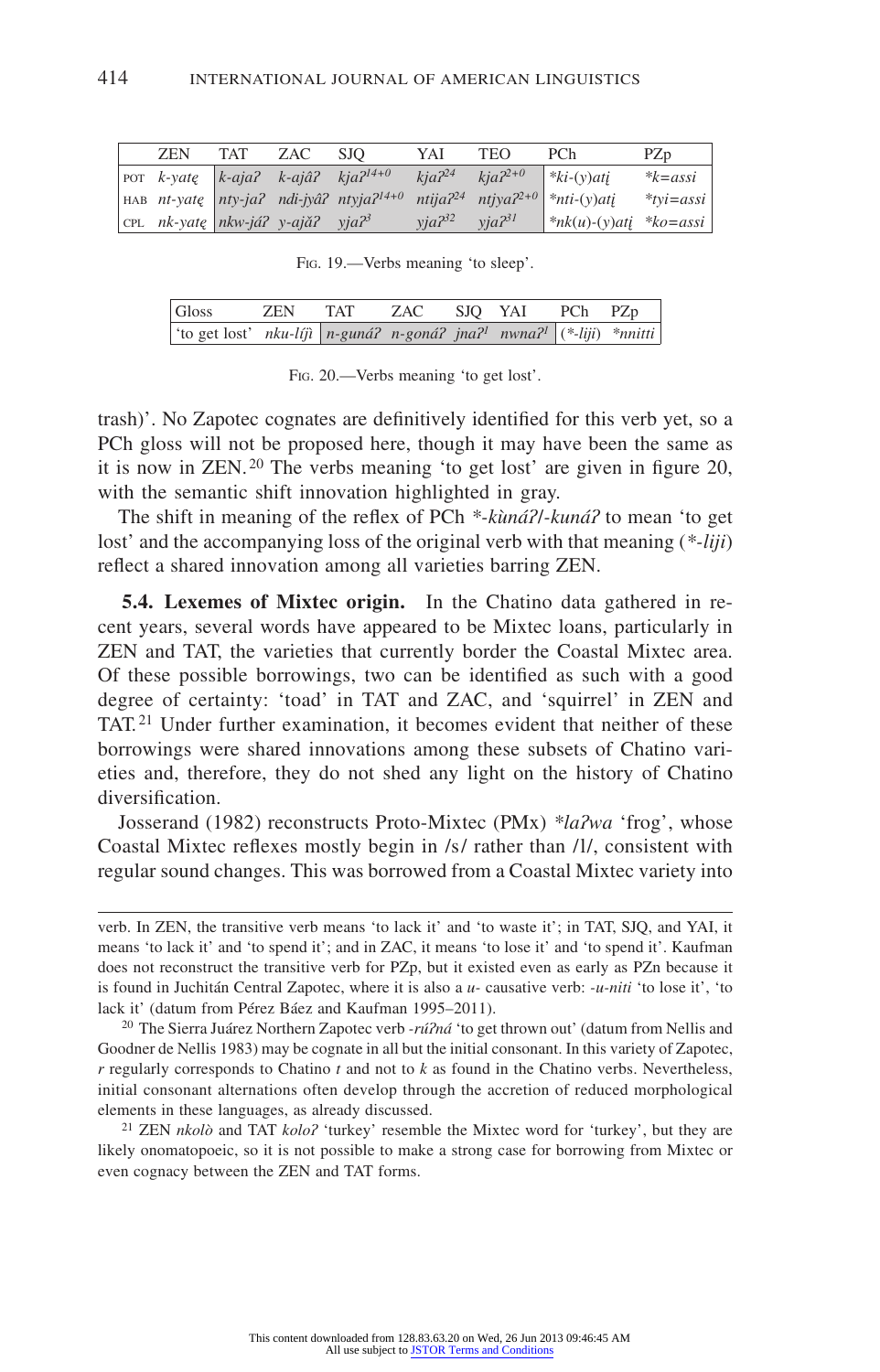| Gloss | <b>ZEN</b> | <b>TAT</b>                                            |  |  | ZAC SJO YAI TEO PCh PZp                                         |                                         | Coastal Mx   |
|-------|------------|-------------------------------------------------------|--|--|-----------------------------------------------------------------|-----------------------------------------|--------------|
| toad' | sèné       | sa2wa                                                 |  |  | $sa^2w\bar{a}$ sne <sup>1</sup> sne <sup>31</sup> (*sene) *xene |                                         | sa?wa 'frog' |
|       |            | squirrel' kwanyo tityá/kwayq tityá tya <sup>l</sup> — |  |  |                                                                 | $tya^{31}$ *titá *kwe=tyii?(s)sa kwanyu |              |

Fig. 21.—Mixtec words in Chatino languages.

TAT and ZAC as 'toad'. It is doubtful that they borrowed it at the same time, since there is little other evidence in support of an exclusive subgrouping of TAT with ZAC. Tataltepec currently borders Coastal Mixtec communities, and Mixtec influence in the ZAC area was likely greater in the past than it is today, during and after the Coastal Mixtec kingdom of Tututepec (see Spores 1993 and Joyce et al. 2004). Therefore, it is possible that this word was borrowed separately into TAT and ZAC. Alternatively, it may be that TAT borrowed it from Mixtec and it later diffused from TAT to ZAC. The word for 'toad' in the rest of the Chatino varieties has Zapotec cognates, so it is reconstructible to PCh (*\*sene*) and also back to PZn (fig. 21).

The other Mixtec loan is ZEN *kwanyo*, TAT *kwayǫ* 'squirrel'. Josserand (1982) reconstructs PMx *\*kweyųʔ*, and all Coastal Mixtec varieties have reflexes like *kwąnyų*. In other Chatino varieties, the principal words for 'squirrel' are reflexes of PCh *\*tityá* 'squirrel', which has Zapotec cognates; cf. PZp *\*kwe=tyiiʔ*(*s*)*sa* (fig. 21).

TAT has both words for 'squirrel', *tityá* and *kwayǫ*, and speakers disagree on which one is the "genuine" Chatino form (Ryan Sullivant, personal communication). Furthermore, in the village of Teotepec, *cuaño* [kwanyo] is a vernacular Spanish term for 'squirrel' (Justin McIntosh, personal communication), and since it is disyllabic, it most likely did not first pass through Teotepec Chatino before entering the local Spanish. If it had done so, we would expect it to be monosyllabic since TEO is highly monosyllabified. On the other hand, the ZEN word *kwanyo* has the default (or unmarked) tone, which is strong evidence that the word there did not enter Chatino via Spanish. If it had passed through Spanish first, it would likely have a low tone on the final syllable in ZEN. Though the whole story of this Mixtec word's adoption in the Chatino area is not yet clear, as of now it also fails to provide any conclusive insight into the classification of Chatino languages.

**6. Conclusions.** Figure 22 lists the phonological, morphological, and semantic changes discussed in the preceding sections which are potentially useful for subgrouping since they occurred in more than one but less than all varieties. The status of the change of penultimate  $e^*e > i$  in ZAC (line *k* in figure 22) in this respect was not clear, but I consider it further below. In most cases, the changes were demonstrated to be shared innovations. In a few cases, such as the palatalization of sibilants after *i* in all varieties except ZEN, there remained a question about whether or not drift may have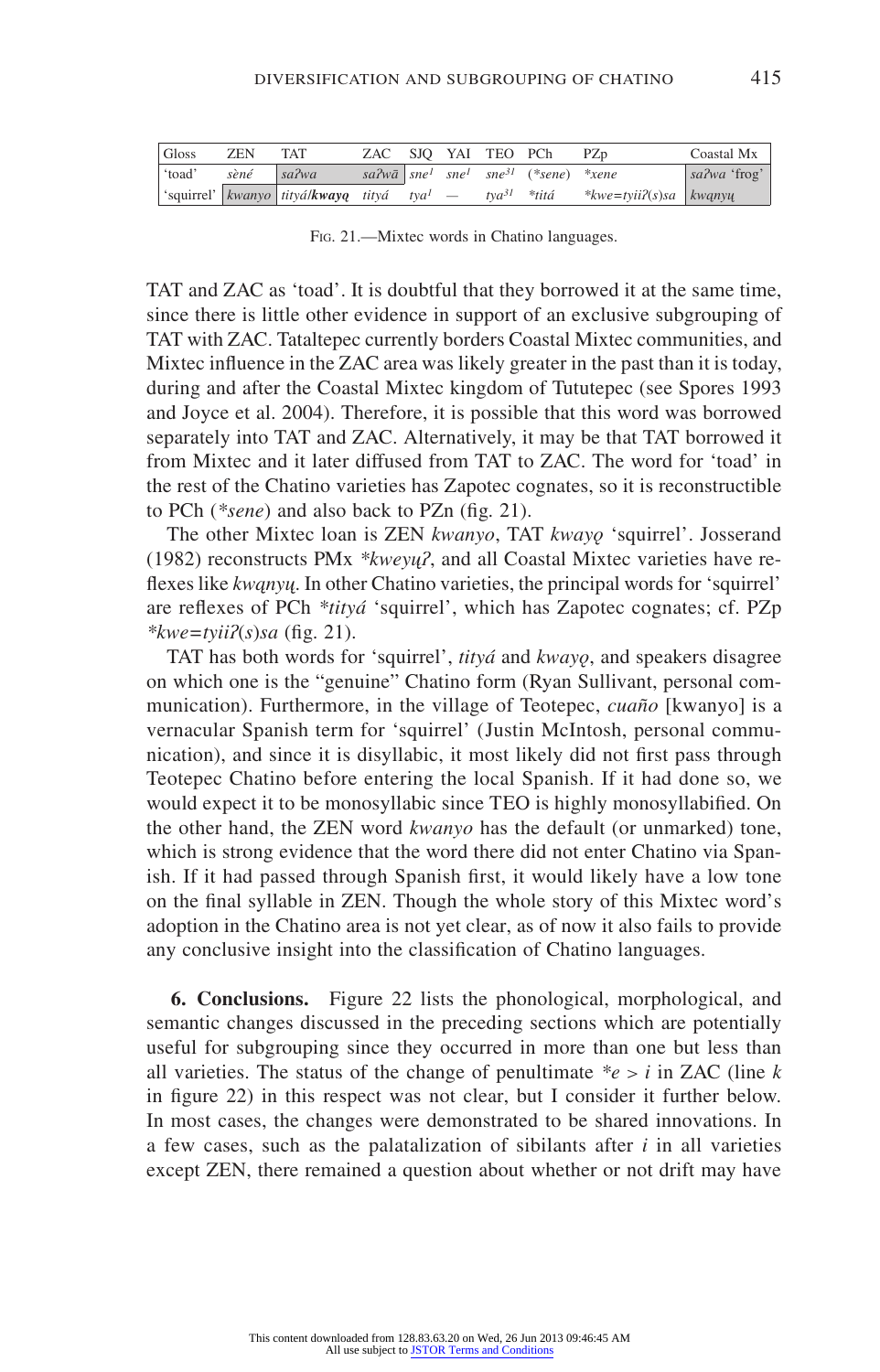|       |                                               | <b>ZEN</b> |           | TAT ZAC SJQ |        | YAI | TEO       |                 |
|-------|-----------------------------------------------|------------|-----------|-------------|--------|-----|-----------|-----------------|
| a.    | Alveolar sibilants palatalize after i         |            | $+$       | $^{+}$      |        |     | $+$       |                 |
| b.    | $n$ - accretion on 'spider'                   |            | $\ddot{}$ | $+$         | $^{+}$ | $+$ | $+$       |                 |
| c.    | n- accretion on 'goosefoot'                   |            |           | $+$         | $^{+}$ | $+$ | $+$       |                 |
| d.    | *loo 'face' becomes compound with *ta-        |            | $+$       | $+$         | $+$    | $+$ | $+$       |                 |
| e.    | *-u-t-anó 'to leave' shifts to xi- causative  |            | $+$       | $+$         | $^{+}$ | $+$ | $^{+}$    | Coastal Chatino |
| f.    | $(*-aja7)$ 'to lie down' shifts to 'to sleep' |            |           | $+$         |        |     | $+$       |                 |
| g.    | *-kùná? shifts to 'to get lost'               |            | $+$       | $+$         | $+$    |     | $+$       |                 |
| h.    | Metathesis in 'water'                         |            |           |             |        |     | $+$       |                 |
| i.    | $n$ - accretion on 'Piper sp.'                |            |           |             |        |     | $+$       | Chatino         |
| j.    | <i>*lùtí</i> 'vine' shifts to 'rope'          |            |           | ٠           |        |     | $\ddot{}$ | Eastern         |
| k.    | penult. $e > i$                               |            |           | $\pm$       |        |     | $\ddot{}$ |                 |
|       | 'toad' borrowed from Mixtec *la?wa 'frog'     |            |           | $^{+}$      |        |     |           |                 |
| $m$ . | $n$ - accretion on 'wart'                     |            |           | $\ddot{}$   |        |     |           |                 |
| n.    | $n$ - accretion on 'wax'                      | $\div$     |           |             |        |     |           |                 |
| ο.    | $n$ - accretion on 'weevil'                   |            |           |             |        |     |           |                 |

FIG. 22.—Shared innovations and subgrouping of Chatino varieties.

been responsible rather than shared innovation. However, since that change bundles with the other isoglosses in lines *b* through *g* of figure 22, it falls in line with a significant body of evidence that all varieties of Chatino except ZEN shared a period of common development. The label Coastal Chatino, suggested by Tony Woodbury (personal communication), is fitting for this group, since its members are all located closer to the Pacific coast than is ZEN. There was also some uncertainty about whether 'spider' previously had the accreted nasal in SJQ and YAI and then lost it later through onset cluster reduction following monosyllabification. This was likely the case, or else one would have to propose three independent nasal accretion innovations for that word (one each in TAT, ZAC, and TEO). Though SJQ now lacks the accreted nasal in 'goosefoot', we can assume it was previously there for the same reason.

The other distinct bundle of more than two isoglosses visible in figure 22, lines *h* through *k*, includes changes that occurred in all Coastal Chatino varieties except for TAT. The first three, lines *h* through *j*, reflect innovations discussed above that are sufficiently random and unlikely due to drift, so they almost certainly were shared. The fourth, line  $k$ , is the change of  $e > i$  in penultimate syllables that was only evidenced in ZAC among the varieties included in this study. There remained the question of whether or not SJQ, YAI, and/or TEO underwent the change, because any evidence of it would have been obscured by monosyllabification in those varieties. During a pilot field trip to San Juan Lachao, a village that lies in the easternmost part of the Chatino region, Tony Woodbury (personal communication) documented *kwila*  'fish' and *kiʔną* 'plate' (< PCh *\*keʔna*). These lexemes, among others, show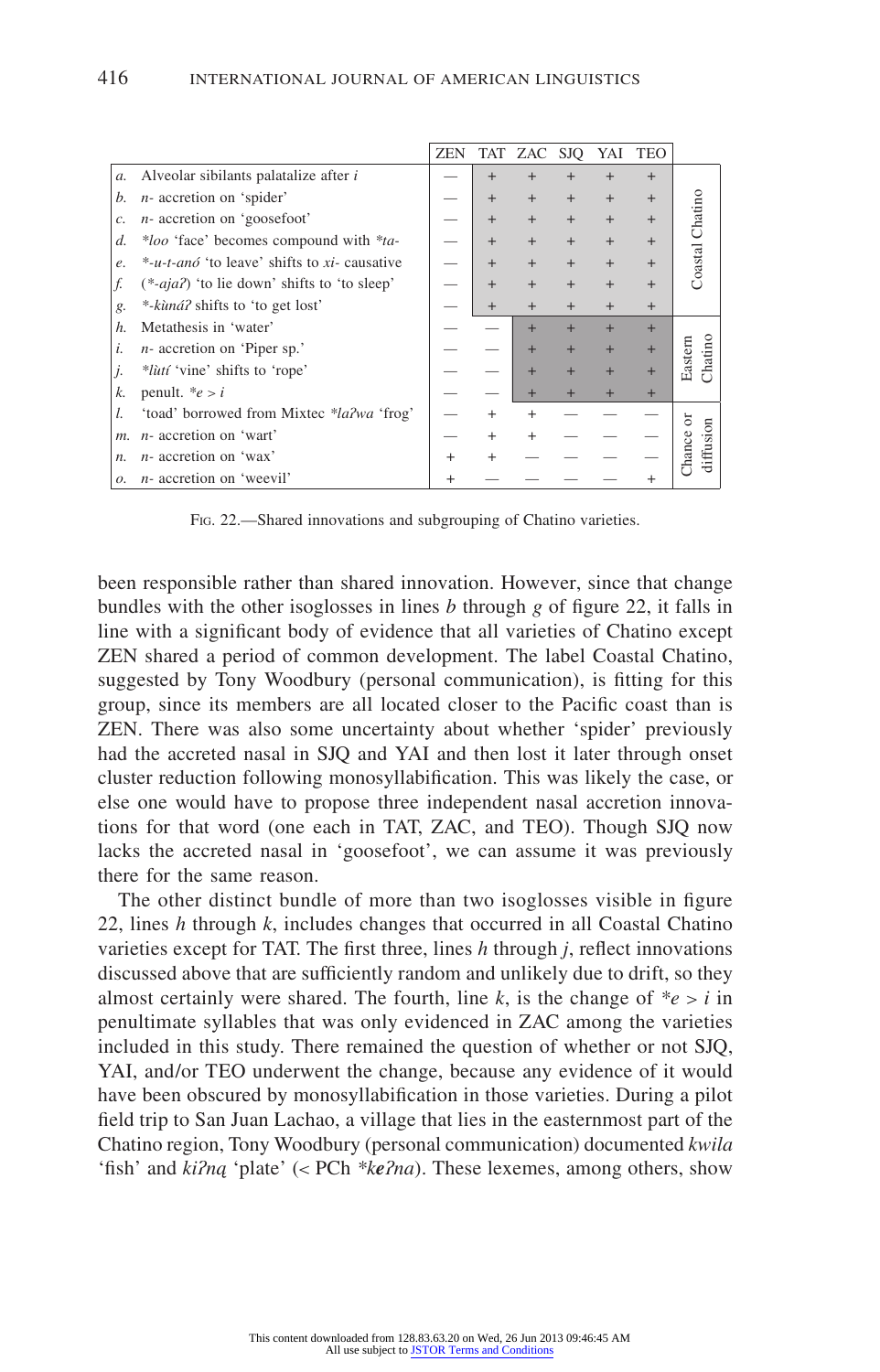that Lachao conserves some non-prominent vowels and underwent the *\*e > i* change like ZAC. Elsewhere, Woodbury's Lachao data fit with the ZAC, SJQ, YAI, and TEO group since he records  $ti^{45}$  'rope', reflecting the semantic shift of 'vine' to 'rope', and *la ndzowaʔ*, showing the accreted nasal on 'Piper sp.'. Therefore, the  $e > i$  change represents a likely fourth isogloss in the second bundle. With this bundle, we can safely conclude that Boas's "first dialect"—what Woodbury (2009) calls Eastern Chatino—is in fact a valid genetic entity. <sup>22</sup>

The innovations in lines *l* and *m* are found only in TAT and ZAC. These two varieties do not form a genetic subgroup since the second bundle of isoglosses presents stronger evidence in favor of grouping ZAC with SJQ, YAI, and TEO. Therefore, the similar features between TAT and ZAC are more likely due to chance or language contact. Finally, the last two sets of possibly shared innovations in figure 22 each involve a different pair of varieties with no other evidence for being a subgroup. Therefore, they are more likely due to chance or diffusion than to shared innovation.

*Ethnologue*'s (Lewis 2009) classification of Chatino contains six "languages" with no high-level subgrouping: ZEN, TAT, ZAC, Nopala (including TEO and others), Western Highland (SJQ, YAI, Panixtlahuaca, and others), and Eastern Highland (Lachao and others) (ISO code: cly). So, *Ethnologue* identifies four distinct groupings within what is here demonstrated to be Eastern Chatino but does not refer to any shared innovations that would support those low-level subgroups. None of the data presented here supports any finer subgrouping within Eastern Chatino either, and therefore the distinctions between the Nopala, Western Highland, and Eastern Highland purported groupings are not justifiable at this time and should be rejected until proven valid with the comparative method.

Since the time depth of Chatino diversification is fairly shallow, the languages have not undergone a large number of distinct sound changes since PCh. 23 Also, not enough time has passed for there to be substantial evidence for subgrouping in submerged morphological patterns, which Meillet (1925) emphasizes in carrying out genealogical linguistics. The majority of Chatino morphology takes place on the verb, and the phonologically conservative varieties of ZEN and ZAC, which are about as distantly related as any two known Chatino varieties can be, differ little in their morphology (see Campbell 2011*a* and Villard 2010). Nevertheless, even though there is not a very large pool of evidence for subgrouping in the significantly large corpus of Chatino

<sup>&</sup>lt;sup>22</sup> The tightness of the tone correspondences in these varieties also points to their very close affiliation and recent diversification.

<sup>&</sup>lt;sup>23</sup> One could argue, however, that monosyllabification has led to and continues to lead to rapid, extensive phonological and morphological change in certain varieties.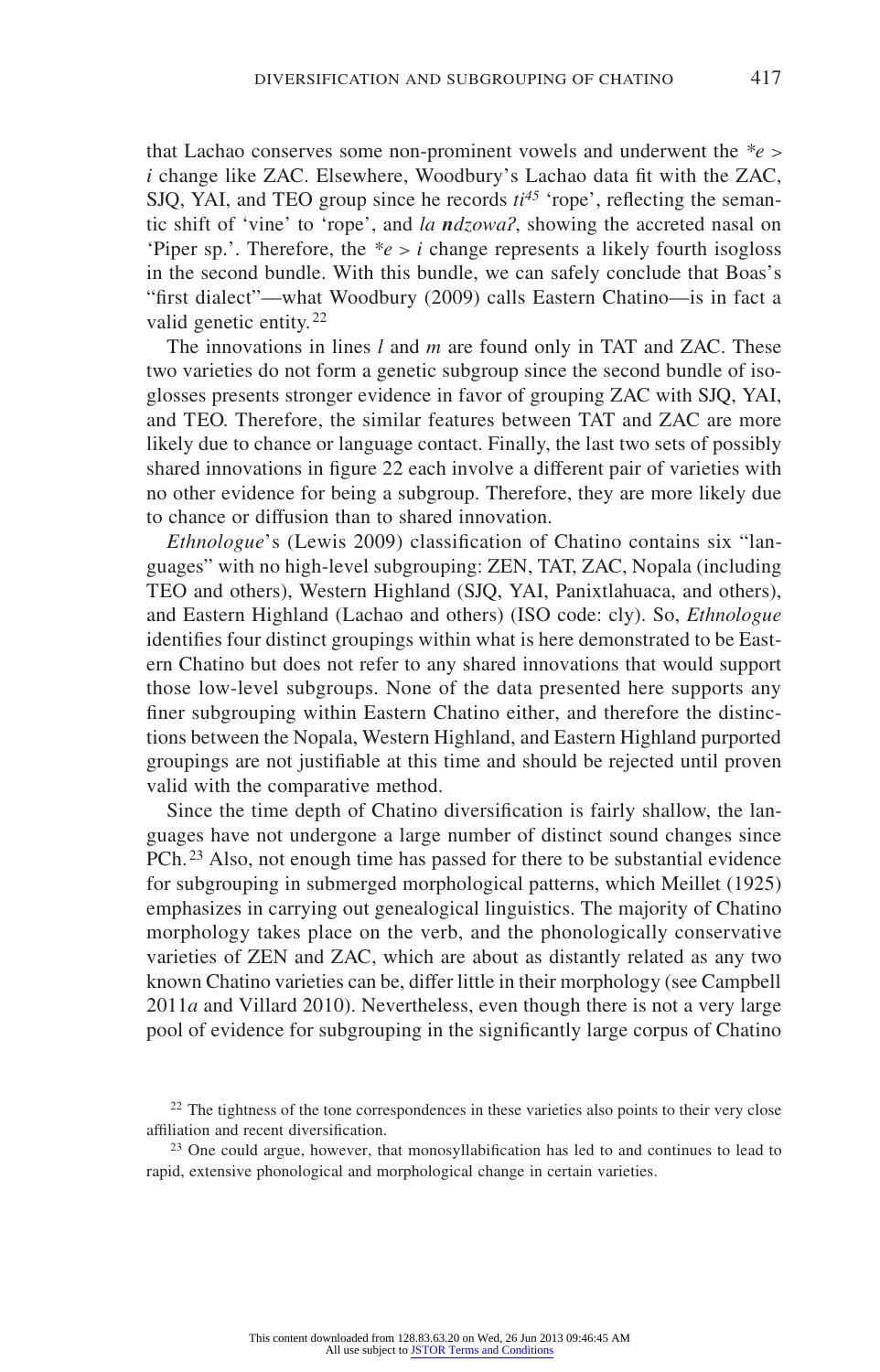data now available, a fairly robust classification has been possible by also considering sporadic morphological changes and semantic shifts.

Nearly all descriptive and typological works in linguistics include a statement on the genetic affiliation of the language(s) under investigation. As Haspelmath (2004:216) highlights, in some cases cited subgroupings do not have a solid foundation, and often they have been adopted and passed along without further scrutiny. At the moment, much research is being done on Chatino and Zapotec and, moving forward, the current classification should provide a reliable base for genealogical statements about the Chatino language area.

As a final note, Boas does not tell us exactly where his Chatino consultant was from, but we can narrow it down by checking his data against the changes that have been outlined here. First of all, he lists the verbs *gunaʔ* 'to be lost' (must have been [ŋgunaʔ]) and *kajaʔ* 'he will sleep', ruling out ZEN. 24 Additionally, forms like *tichuʔ* 'coatimundi' and *chaʔ tinyǫ* 'Chatino', whose first element comes from PCh *\*ìtzáʔ* 'word', rule out ZEN since the affricates have been palatalized after *i*. Next, his consultant could not have been a TAT speaker due to his metathesized word for 'water' *tia* (the transcription is missing the glottal) and his pronunciation of *kwila* 'fish' and *kwinaʔ* 'flesh'. If the speaker were from TAT and the penultimate *\*e* of the PCh words *\*kwela* 'fish' and *\*kwenáʔ* 'flesh' had changed by that time, it would have become /a/ due to vowel harmony, not /i/, and the following alveolar consonants would have palatalized. Finally, forms such as *l:kaʔ* 'leaf', *nxkwaʔ* 'maize', and *lʔya* 'tooth' are monosyllabic, and thus rule out ZAC (cf. ZAC *lakaʔ*, *ndzokwâʔ*, and *liʔya*). Therefore Boas's consultant was a speaker of an Eastern Chatino variety other than ZAC and likely not one of the now totally monosyllabic varieties like SJQ, YAI, or TEO. Perhaps he was from Lachao or the other far eastern village of Yolotepec, which reportedly preserves some non-prominent vowels. This would not be surprising, since Boas was on his way to study the now extinct Pochutec Nawa, which was spoken along the coast to the east of the Chatino area.

#### **REFERENCES**

Belmar, Francisco. 1902. Investigaciones sobre la Lengua Chatina. Oaxaca: Imprenta del Comercio.

Boas, Franz. 1913. Notes on the Chatino language of Mexico. American Anthropologist, n.s., 15:78–86.

Brugman, Claudia. 1981. The use of body-part terms as locatives in Chalcatongo Mixtec. Survey of California and Other Indian Languages 4:235–90.

Campbell, Eric. 2007–2011. Zenzontepec Chatino lexical database, University of Texas at Austin.

<sup>24</sup> I have simplified Boas's orthography to bring it more in line with the orthography used here.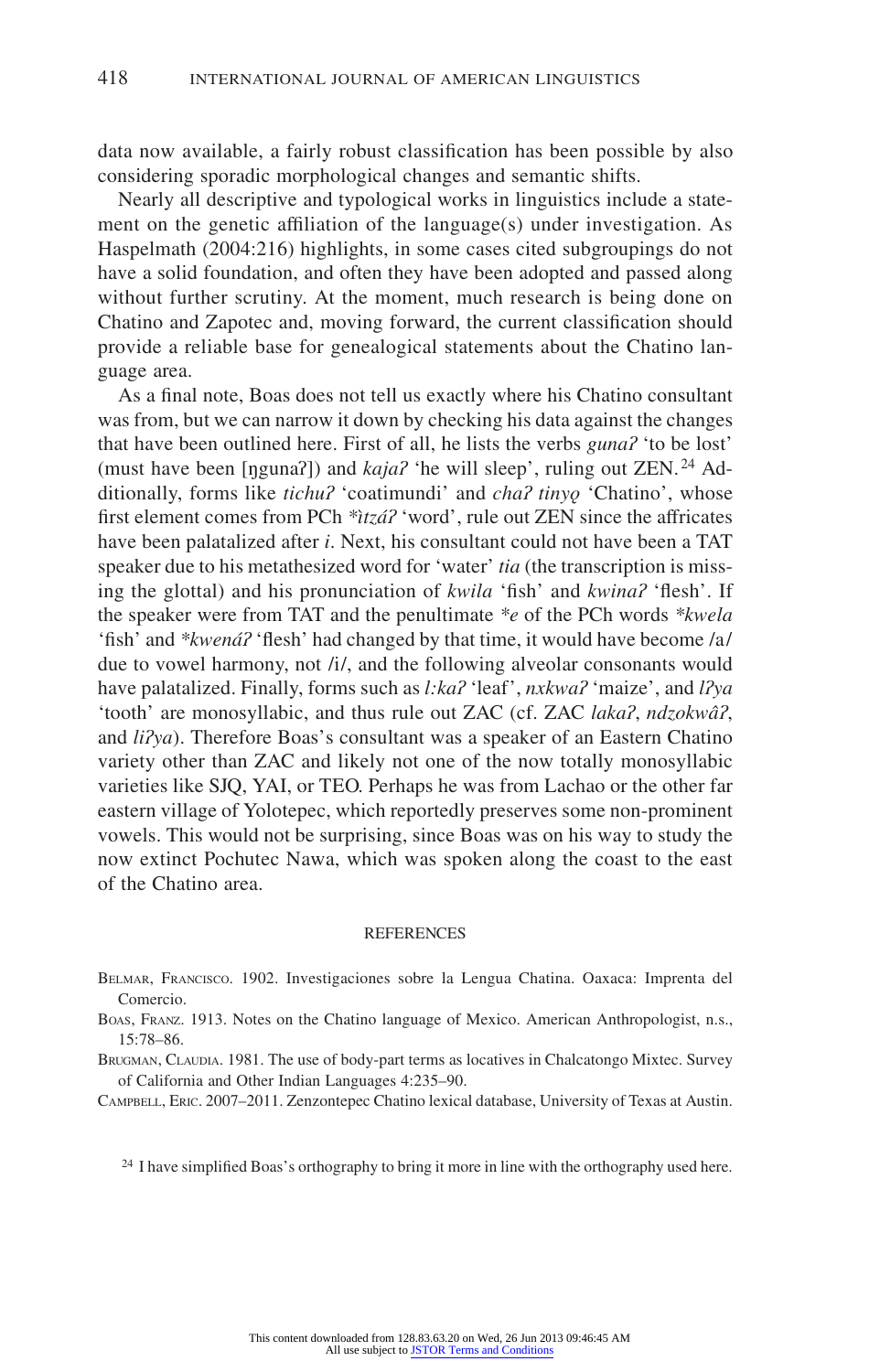. 2011*a*. Zenzontepec Chatino aspect morphology and Zapotecan verb classes. IJAL 77:219–46.

. 2011*b*. Del proto-zapotecano al proto-chatino. Paper presented at El Quinto Congreso de Idiomas Indígenas de Latinoamérica, Center for Indigenous Languages of Latin America (CILLA), Austin, Texas.

- Campbell, Eric, and Emiliana Cruz. 2010. El sistema numérico del proto-chatino. Proceedings of the Conference on Indigenous Languages of Latin America 4. Austin, Texas: AILLA.
- Campbell, Eric, and Anthony C. Woodbury. 2010. The comparative tonology of Chatino: A prolegomenon. Paper presented at the Winter Meeting of the Society for the Study of the Indigenous Languages of the Americas (SSILA), Baltimore.
- Campbell, Lyle; Terrence Kaufman; and Thomas C. Smith Stark. 1986. Meso-America as a linguistic area. Language 62:530–70.

Carleton, Troi. 1995–2000. Zenzontepec Chatino electronic lexical database.

- Cruz, Emiliana; Hilaria Cruz; Ryan Sullivant; and Anthony C. Woodbury. 2009. Diccionario del idioma chatino: Variante de San Juan Quiahije. Ms., University of Texas at Austin.
- Cruz, Hilaria, and Anthony C. Woodbury. 2006. La fonología y tonología comparativa del Chatino: un informe de campo en Zacatepec. Proceedings of the Conference on Indigenous Languages of Latin America II. Austin: AILLA.
- $\rightarrow$  HASPELMATH, MARTIN. 2004. How hopeless is genealogical linguistics, and how advanced is areal linguistics? Studies in Language 28:209–23.
	- Josserand, Judy Kathryn. 1982. Mixtec dialect history. Ph.D. dissertation, Tulane University.
- Joyce, Arthur A.; Andrew G. Workinger; Byron Hamann: Peter Kroefges; Maxine Oland; and Stacie M. King. 2004. Lord 8 Deer "Jaguar Claw" and the land of the sky: The archaeology and history of Tututepec. Latin American Antiquity 15:273–97.
	- Kaufman, Terrence. 1987. Otomanguean tense/aspect/mood, voice, and nominalization markers. Unpublished monograph.
		- . 1993. Proto-Zapotec(an) reconstructions. Ms., University of Pittsburgh.
		- . 2006 Oto-Mangean languages. Encyclopedia of Language and Linguistics, 2nd ed., ed. Keith Brown, vol. 9, pp. 118–24. Oxford: Elsevier.

Lewis, M. Paul, ed. 2009. Ethnologue: Languages of the World. 16th ed. Dallas: SIL International.

Lillehaugen, Brook Danielle. 2006. Expressing location in Tlacolula Valley Zapotec. Ph.D. dissertation, University of California, Los Angeles.

- MacLaury, Robert E. 1989. Zapotec body-part locatives: Prototypes and metaphoric extensions. IJAL 55:119–54.
- McIntosh, Justin. 2009. Chatino de Santa Lucía Teotepec: Lista de palabras. Ms., University of Texas at Austin.
- McKAUGHAN, HOWARD P. 1954. Chatino formulas and phonemes. IJAL 20:23-27.
- McKaughan, Howard, and Barbara McKaughan. 1951. Diccionario de la lengua chatina. México, D.F.: Instituto Lingüistico de Verano.
- Mechling, William H. 1912. The Indian linguistic stocks of Oaxaca, Mexico. American Anthropologist, n.s., 14:643–82.
- Meillet, Antoine. 1925. La Méthode Comparative en Linguistique Historique. Paris: Librairie Ancienne Honoré Champion.
- Nellis, Neil, and Jane Goodner de Nellis. 1983. Diccionario Zapoteco de Juárez. México, D.F.: Instituto Lingüístico de Verano.
- Orozco y Berra, Manuel. 1864. Geografía de las lenguas y carta etnográfica de México. México: Impr. de J. M. Andrade y F. Escalante.
- Pérez Báez, Gabriela. 2012. Semantics of body part terms in Juchiteco locative descriptions. Expressing Location in Zapotec, ed. Brooke Danielle Lillehaugen and Aaron Huey Sonnenschein, pp. 117–34. Munich: Lincom.
- Pérez Báez, Gabriela, and Terrence Kaufman. 1995–2011. Juchitán Zapotec lexical database.